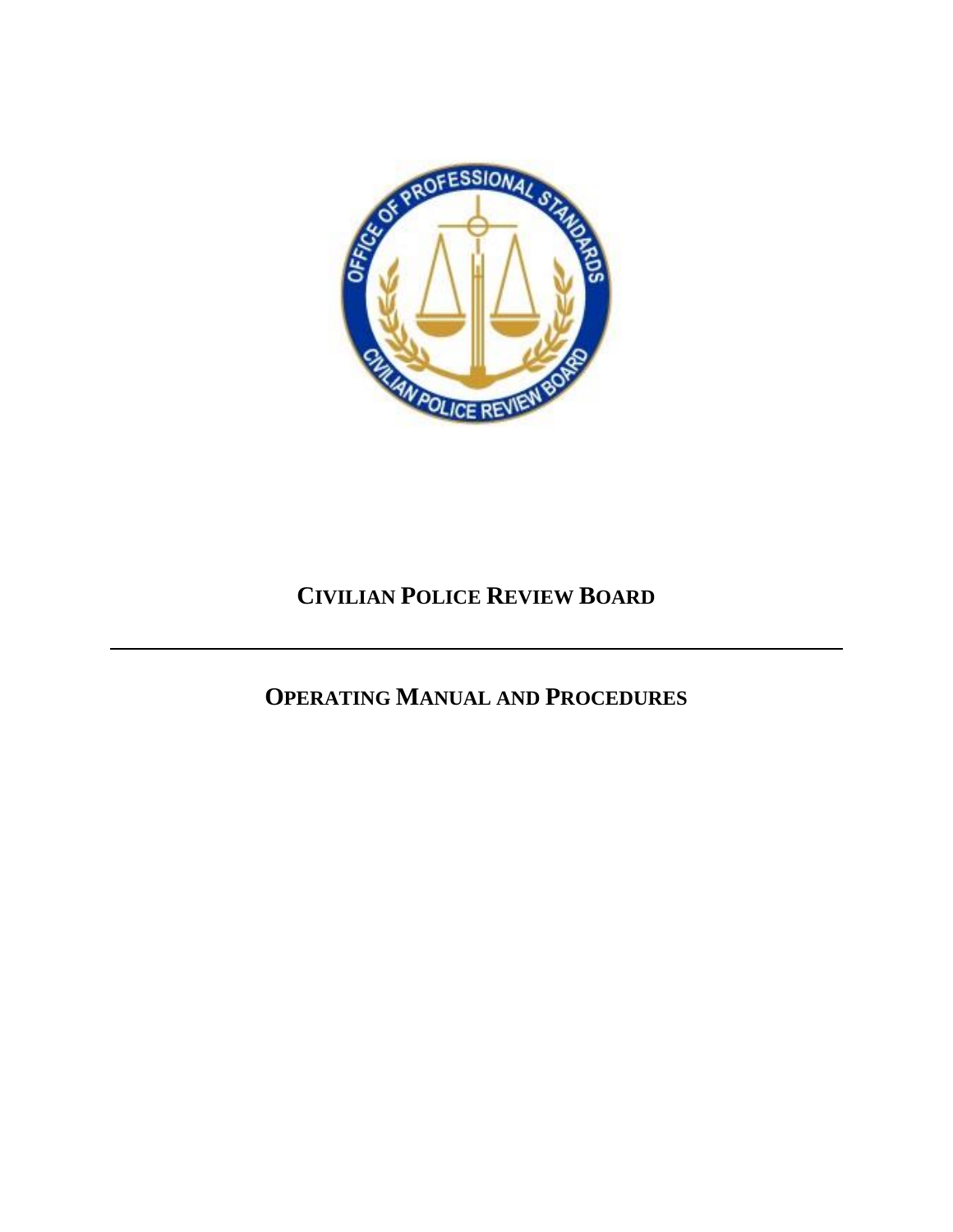# **CIVILIAN POLICE REVIEW BOARD OPERATING MANUAL AND PROCEDURES**

## **A. Purpose of the Police Review Board**

- 1. The purpose of these procedures is to facilitate the operation of the Civilian Police Review Board ("CPRB"), including the review of public complaints filed against sworn police officers and non-sworn employees who are employed by the Cleveland Division of Police as authorized by the City of Cleveland Charter (§§ 115-3, 115-4).
- 2. In order for this purpose to be achieved, the Civilian Police Review Board, hereafter referred to as the Board or the CPRB, shall have the power to receive, cause investigation of, and recommend, and in some cases determine, the resolution of public complaints regarding misconduct allegedly committed by employees of the Cleveland Division of Police ("CDP").

# **B. Purpose, Scope, and Force of this Operating Manual**

- 1. In addition to the Cleveland Charter, this Operating Manual contains all of the rules, procedures, processes, and general operations of the CPRB. If rules, procedures, processes, or operations codified elsewhere or functionally operational elsewhere and potentially, apparently, and/or actually conflict with the provisions of this Manual, the provisions of this Manual control.
- 2. All provisions of this Operating Manual must be considered in a manner consistent with the Charter of the City of Cleveland.

# **C. Duties and Responsibilities of the Board, Its Members, and Staff**

- 1. The Board, Board members, and all Board staff must acquit themselves of the duties outlined here in a manner that is consistent with the following statement of ethics (adopted from the National Association for Civilian Oversight of Law Enforcement ("NACOLE") Code of Ethics). (*See* Attachment A.)
	- a. Members of the CPRB have a unique role as public servants overseeing the conduct of law enforcement officers. The community, government, and law enforcement have entrusted members of the CPRB to conduct their work in a professional, fair and impartial manner. This trust is earned through a firm commitment to the public good, the mission of the CPRB, and to the ethical and professional standards described herein.
	- b. These standards are intended to be of general application. The spirit of these ethical and professional standards should guide CPRB members and staff in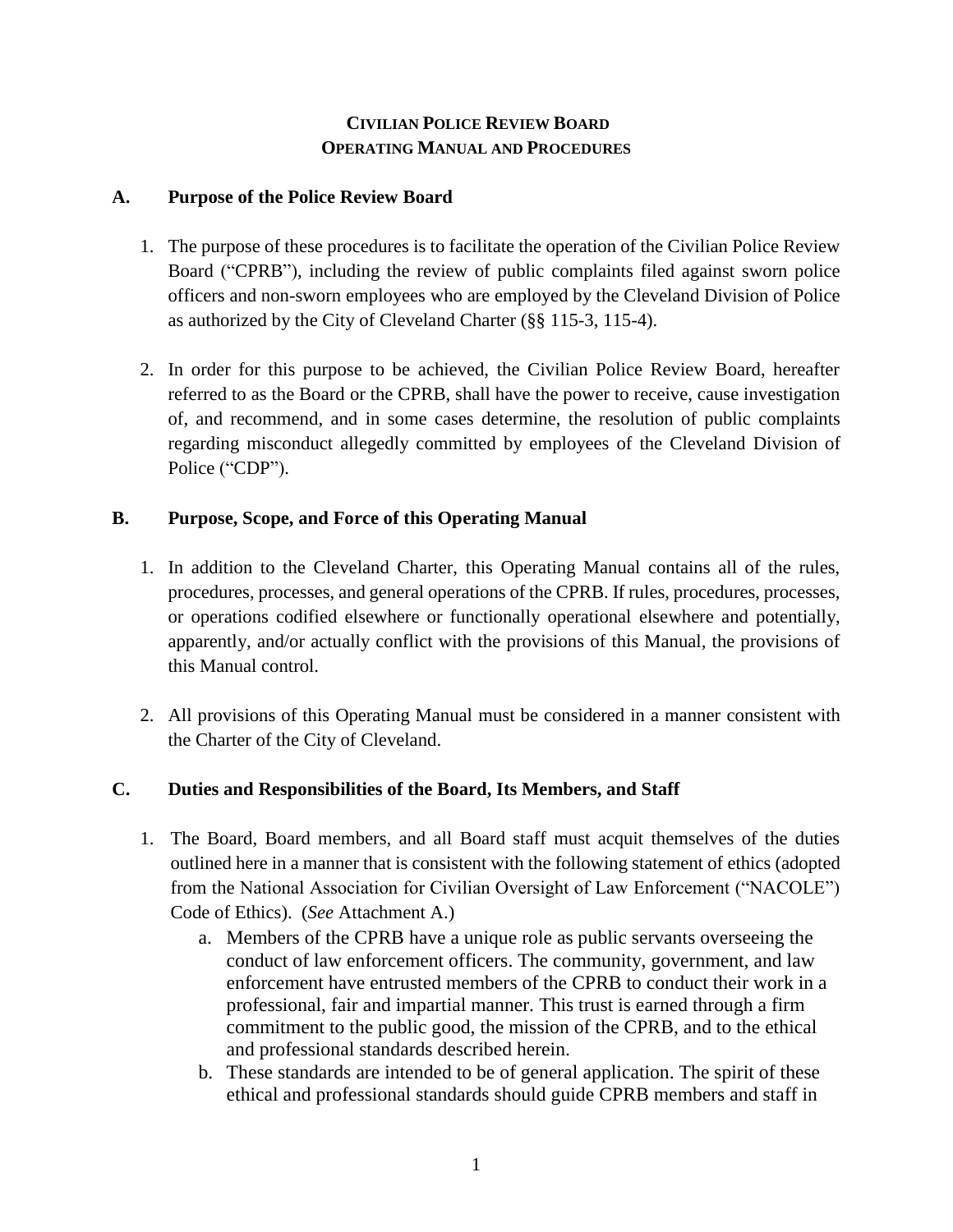adapting to individual circumstances, and in promoting public trust, integrity and transparency.

- c. Personal Integrity: CPRB members and staff will demonstrate the highest standards of personal integrity, commitment, truthfulness, and fortitude in order to inspire trust among CPRB stakeholders, and to set an example for others.
- d. Avoid conflicts of interest: CPRB members and staff are expected to conduct themselves in a fair and impartial manner and recuse themselves when significant conflicts of interest arise. CPRB members and staff will not accept gifts, gratuities or favors that could compromise their impartiality and independence or that have a substantial and improper influence upon the performance of their duties. As public officials, CPRB members are bound by the City and State ethics laws.
- e. Independent and Thorough Oversight: CPRB members and staff are expected to conduct all evaluations and reviews with diligence, an open and questioning mind, integrity, objectivity and fairness, and in a timely manner. CPRB members and staff are expected to rigorously test the accuracy and reliability of information from all sources and consider and present facts and findings without regard to personal beliefs or concern for personal, professional or political consequences.
- f. Transparency and Confidentiality: CPRB members and staff are expected to conduct their activities openly and transparently (as permitted by applicable policy and law), to include providing explanation of CPRB and OPS procedures and practices to as wide an audience as possible. CPRB members and staff must maintain the confidentiality of information that cannot be disclosed by law and policy and protect the security of confidential records.
- g. Respectful and Unbiased Treatment: CPRB members and staff must treat all individuals with dignity and respect, and without preference or discrimination including but not limited to the following protected classes: age, ethnicity, culture, race, disability, gender, gender identity, religion, sexual orientation, socioeconomic status or political beliefs.
- h. Outreach and Relationships with Stakeholders: CPRB members and staff are expected to disseminate information and conduct outreach activity in the community as permitted by law and policy. CPRB members and staff pursue open, candid, and non-defensive dialogue with all stakeholders and seek to educate and learn from the community.
- i. Self-examination and Commitment to Policy Review: CPRB members and staff seek continuous improvement in the effectiveness of civilian oversight of law enforcement programs in Cleveland. CPRB members and staff gauge their effectiveness through evaluation and analysis of their work product and seek to emphasize policy review aimed at substantive organizational reforms that advance law enforcement accountability and performance.
- j. Professional Excellence: CPRB members and staff seek professional development to ensure competence. CPRB members and staff seek to acquire the necessary knowledge and understanding of the policies, procedures and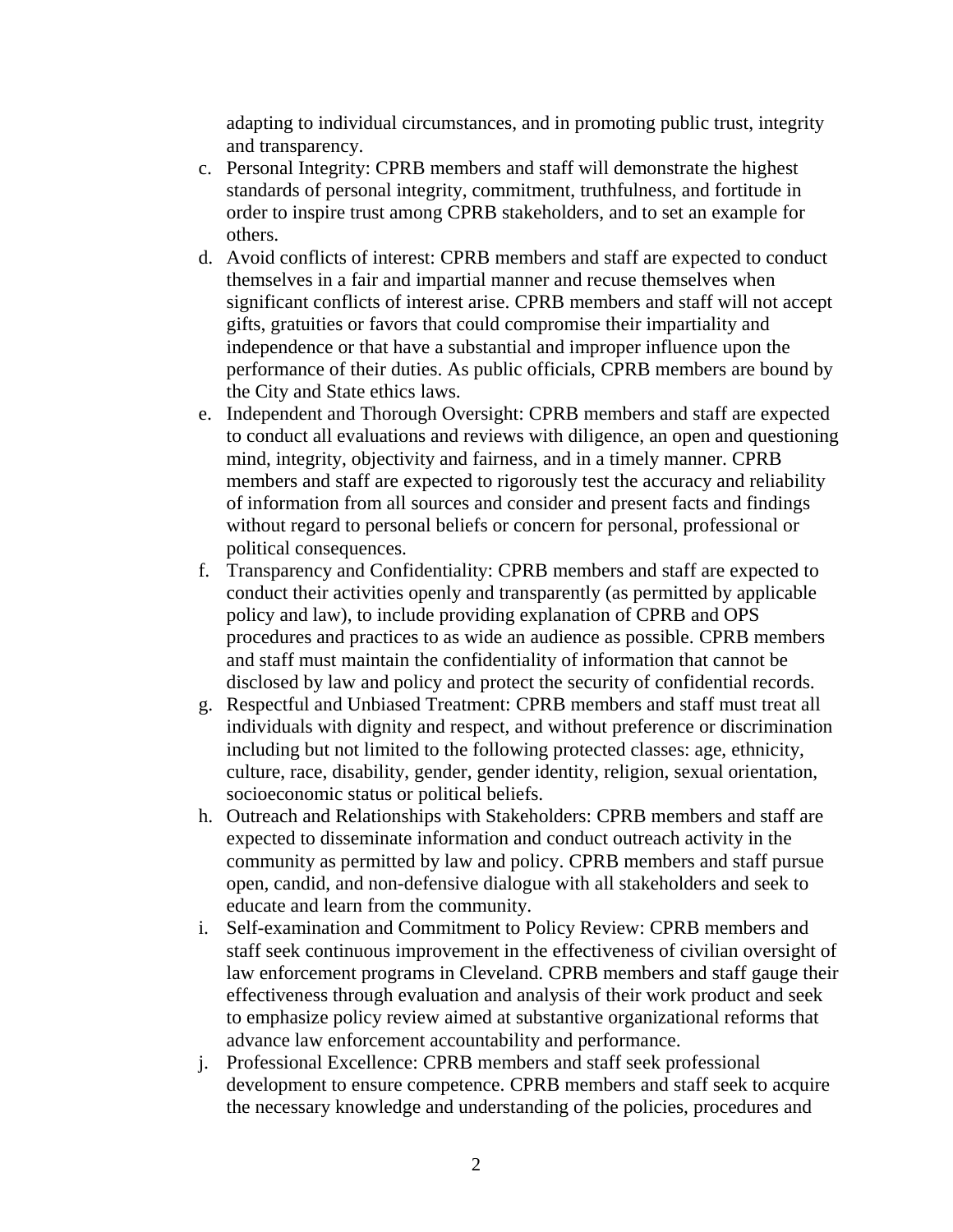practices of the Cleveland Division of Police (CDP) and the Department of Safety and keep informed of current legal, professional and social issues that affect the community, the CDP, the Office of Professional Standards (OPS) and the CPRB.

k. Primary Obligation to the Community: At all times, CPRB members and staff place their obligation to the community, their duty to uphold the law and the goals and objectives of the CPRB, above personal self-interest.

# **D. Organization and Meetings**

# *1. Composition of the Board*

- a. The Board consists of nine members who are representative of the diverse communities within Cleveland.
- b. The Mayor appoints five members.
- c. The City Council ("Council") appoints four members.
- d. In an effort to be representative of all of Cleveland's diverse communities, each of the police districts is represented by at least one member who resides in that district. Additionally, at least one member of the Board is between the ages of 18 and 30 at the time of appointment and may be among the members appointed by either the Mayor or the Council.
- e. No member of the Board is employed currently as a law enforcement officer and no member is a current or former employee of the Cleveland Division of Police.

#### *2. Transition pursuant to Ordinance No. 826-16*

- a. The members of the Board holding the office as of November 8, 2016, continue in office for the remainder of their terms recognizing that all of the police districts may not be represented until the service of those members is completed.
- b. The two additional members shall be appointed by the Council and their terms shall commence on February 7, 2017.
- c. The next two vacancies following November 8, 2016, whether for a new term or an unexpired term, shall be filled by Council.

#### *3. Term of Membership*

- a. Terms of office for Board members shall be for four years.
- b. No Board member may serve for more than two four-year terms when the second term begins less than four years after the end of the first term. However, a person may be eligible for appointment four years after the end date of the second term.
- c. Time spent fulfilling an unexpired term of two years or less shall not be considered as part of the two consecutive terms.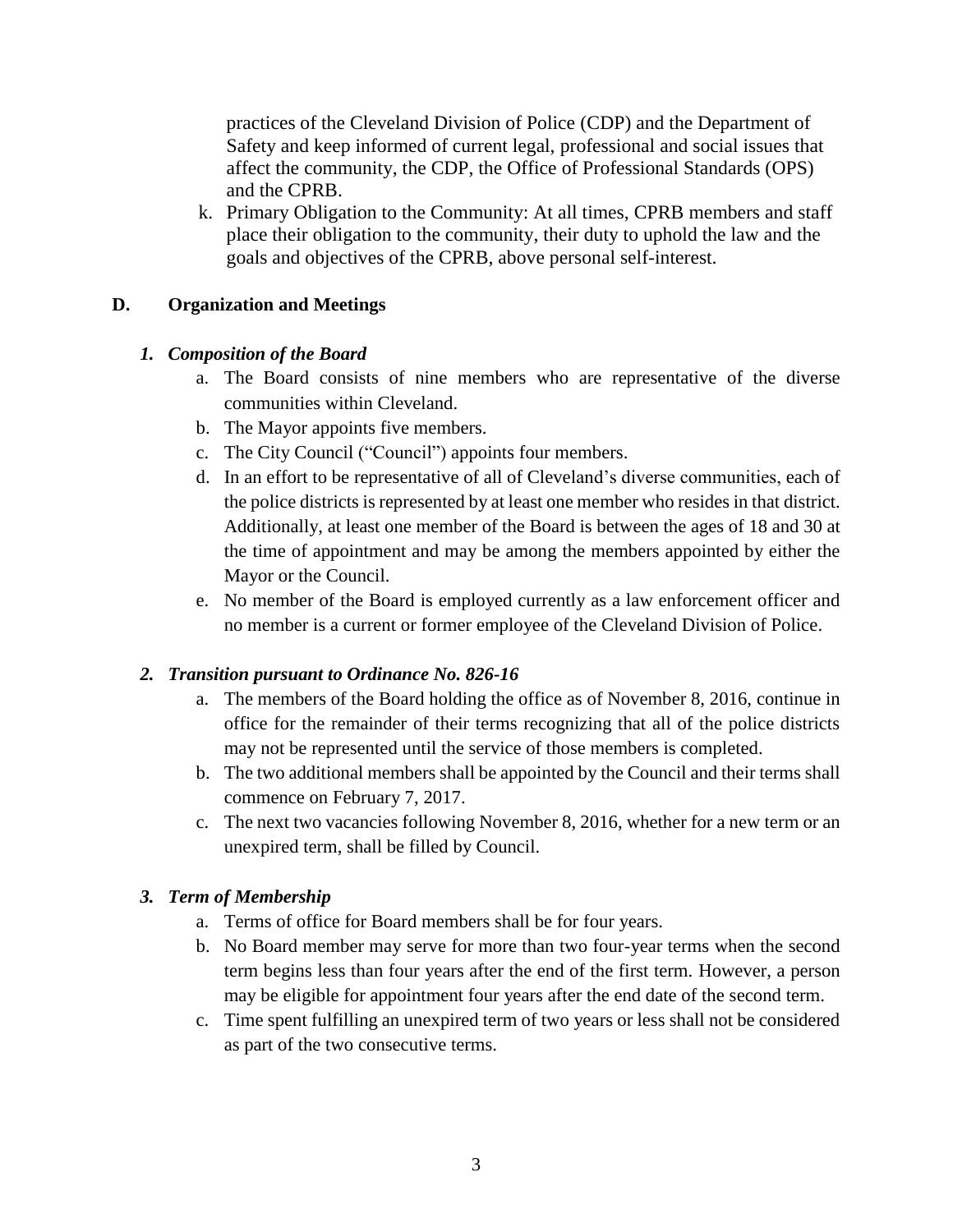# *4. Vacancies of the Board*

- a. Any of the following circumstances shall lead to a vacancy on the board:
	- i. Expiration of the member's term, death or resignation of the member.
		- ii. Removal by the Director of Public Safety for cause. Any member may be removed by the Director of Public Safety, upon notice and hearing, for neglect of duty or malfeasance in office. Neglect of duty and malfeasance in office include unexcused absence of the member from three consecutive regular meetings of the Board; unexcused absence of the member from onethird or greater of the regular meetings of the Board over the course of the most recent twelve-month period; excused absence of the member, or combination of excused and unexcused absence of the member, from a sufficient number of meetings as to compromise the Board member's ability to faithfully and fully carry out the member's responsibilities to the Board and Cleveland community; or failure to attend and satisfactorily complete the required training course within four months of the beginning of a member's service on the Board.
- b. Vacancies during a term shall be filled in the same manner as original appointments for the unexpired term.
- c. A Board member who desires to resign, shall notify the Chair, the Mayor and the Clerk of Council of the resignation. If the Board becomes aware of a circumstance giving rise to a vacancy, other than expiration of a member's term or notice of resignation as outlined above, the Board Chair shall notify the Mayor and the Clerk of Council as soon as possible.

# *5. Attendance & Participation*

- a. Board members have a duty to use best efforts to attend all regularly-scheduled Board meetings.
- b. Board members have a duty to use all reasonable efforts to attend any special, emergency, or other similar meetings that are not regularly scheduled.
- c. If a Board member cannot attend a meeting or other function of the Board where official business will be conducted, the Board member must provide notice to the Board Chair and the Board's Administrative Coordinator as soon as possible. The Chair will have discretion to classify absences as excused or unexcused.
	- i. An absence about which the Chair and Administrative Coordinator have received advance notice of more than 72 hours will be presumed to be excused, unless the Chair identifies emergency or other extenuating circumstances that warrant the absence being classified as an excused absence.
	- ii. The Administrative Coordinator will track all Board member absences in an electronic database.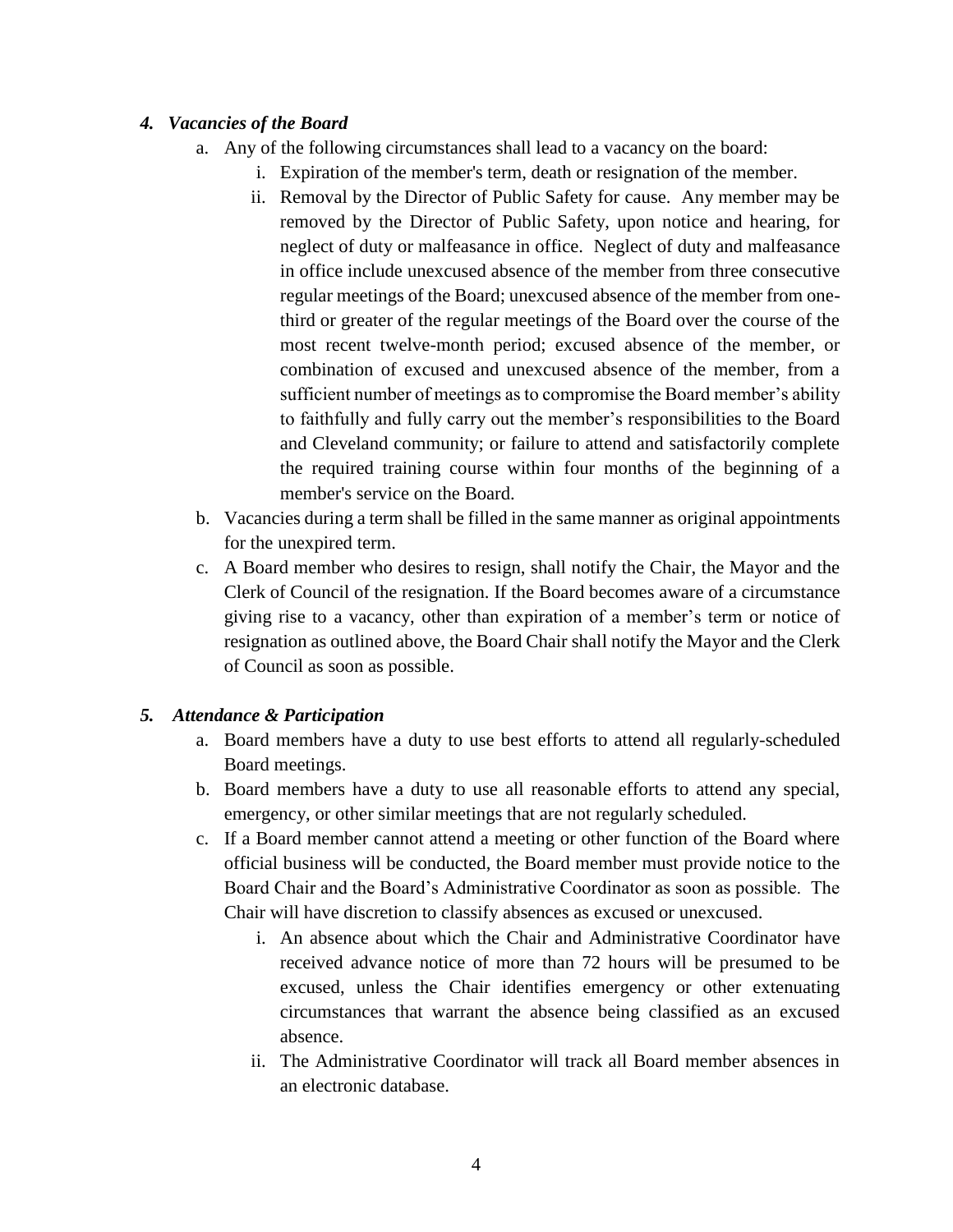d. Board members have a duty to be responsive to communications from the Board, other Board members, and the Board's staff, including but not limited to telephone, electronic, and other communications.

#### *6. Compensation*

a. Members of the Board shall receive compensation as may be established by the Council.

# *7. Budget*

- a. The Board shall have its own budget separate from the budget for the Department of Public Safety and separate from the budget for the Office of Professional Standards ("OPS").
- b. OPS shall oversee the budget on behalf of, and with guidance from, the Board.

# *8. Officers*

- a. The Board shall select annually one member of the Board to serve as its Chair and Vice-Chair.
	- i. Selection shall be through a majority vote of Board members, during a meeting which is open to the public. To ensure that all Board members can select a Chair and Vice-Chair who will enable the Board to best carry out its duties, the vote for filling the positions of Chair and Vice-Chair shall be conducted via a secret, written ballot process. After Board members have written their selections for the Chair and Vice-Chair, the CPRB's Administrative Coordinator shall collect and tally the ballots and subsequently read the results. Any Board member may request to inspect the written ballots after the results have been read.
	- ii. No person shall serve more than two consecutive one-year terms in each position, but, except as further provided, may be eligible for appointment two years after the end date of the second term.
	- iii. A person may be eligible to serve in one of the positions for up to two consecutive one-year terms consecutive to service in the other position, but then may not serve again in either position for two years following the end date of the term for the second position even if service in the first or second position was less than two years.
- b. Duties and Powers of the Chair
	- i. The Chair shall preside over all meetings of the Board and shall have the right to vote on all questions.
	- ii. The Chair shall ensure that all municipal and state laws pertaining to the activities and rulings of the Board are faithfully executed.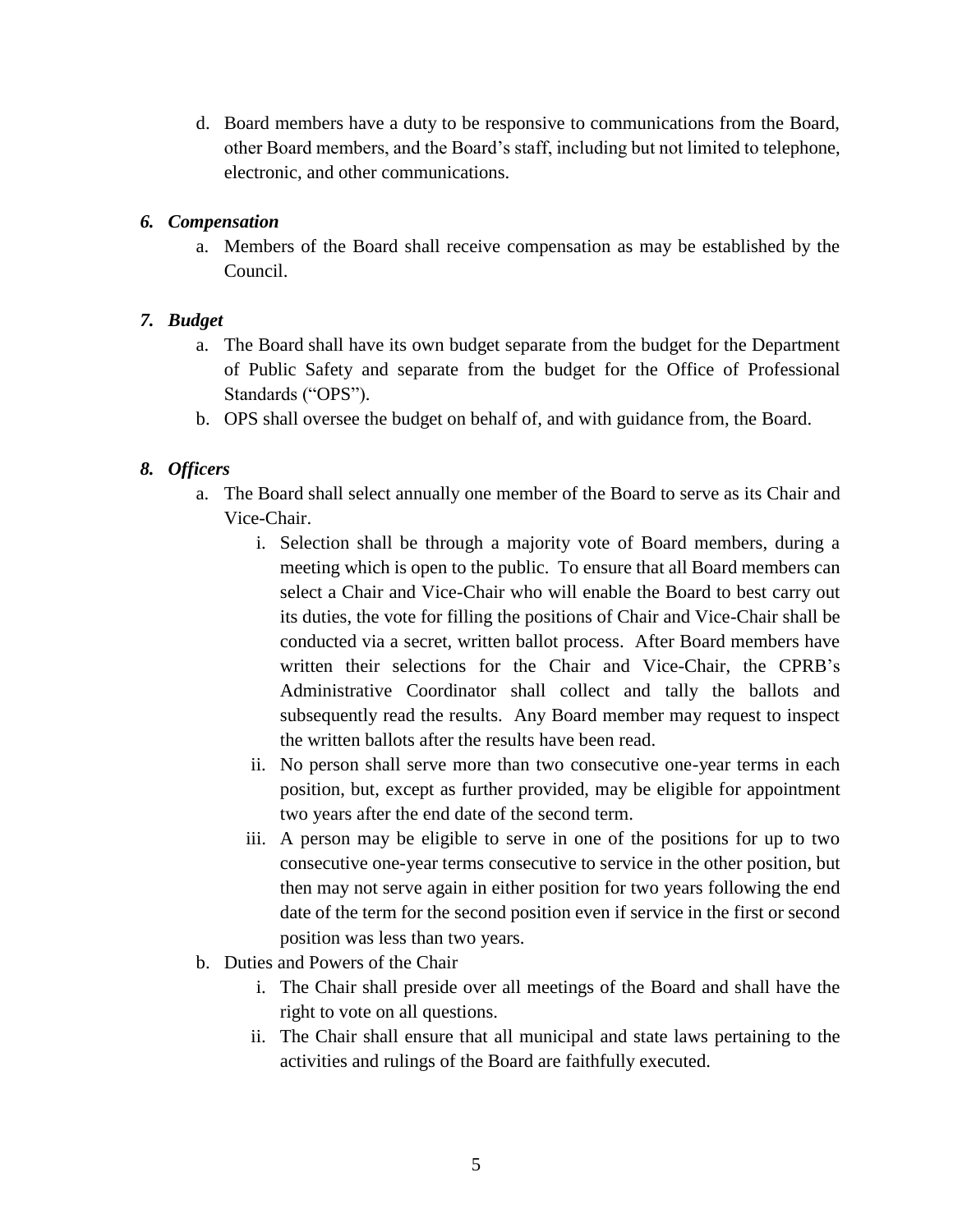- iii. The Chair shall act as the spokesperson in all matters pertaining to the Board.
- iv. The Chair shall sign all documents on behalf of the Board after approval by the Board.
- v. The Chair shall perform such other duties and responsibilities imposed upon him or her by the Board.
- vi. In conjunction with Section 11 (c) below, the Chair shall appoint all subcommittees, and, ex-officio, be a member of all subcommittees.
- c. Duties and Powers of the Vice- Chair
	- i. If at any time the Chair is absent from a meeting for any reason or is unable or unwilling to perform his/her duties, whether within a meeting or outside a meeting, the Vice Chair shall perform all the duties of the Chair with the same force and effect as if performed by the Chair.
- d. Chair Pro Tem
	- i. If both Chairs are absent at any meeting of the Board and have not selected a Chair Pro Tem, the Board shall select a Chair Pro Tem who shall perform all the duties of the Chair for that specific meeting only.
- e. Duties of the Secretary
	- i. The Secretary shall be appointed by the Chair.
	- ii. The Secretary shall keep a true and correct record of all proceedings of the Board.
	- iii. The Secretary shall work with OPS staff to ensure that CPRB or OPS staff maintains custody of all reports, books, papers, and records of the Board.
	- iv. The role of Secretary can be designated to the Board staff by a majority vote of the Board.

#### *9. Orientation and Training*

- a. The OPS Administrator in consultation with the Board Chair is responsible for the establishment of an orientation and training program for the Board members.
- b. The orientation and training program shall include familiarization with the following:
	- i. Constitutional and other relevant law on police-citizen encounters, including law on the use of force and stops, searches, and arrests;
	- ii. Police tactics;
	- iii. Investigations of police conduct;
	- iv. Bias-free policing;
	- v. Policing individuals in crisis;
	- vi. CDP policies, procedure, and disciplinary rules;
	- vii. OPS policies, procedure, and rules; and
	- viii. Community outreach.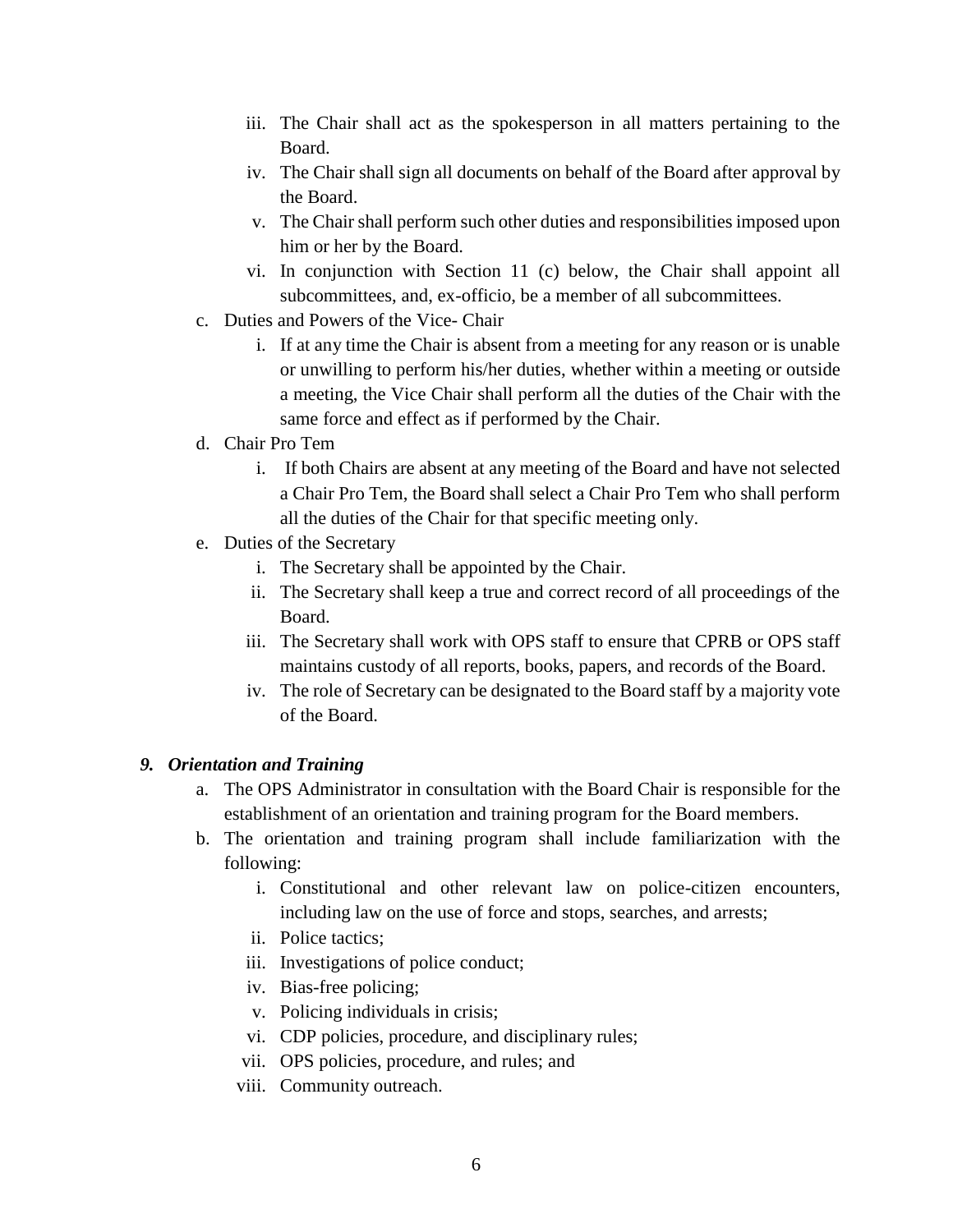c. Training and orientation shall be provided by sources both inside and outside of the City (including but not limited to CDP and OPS).

# *10. Structure of Meetings*

- a. Meetings
	- i. All Board meetings shall be open to the public.
	- ii. The Board shall establish a regular meeting schedule and shall give public notice of the time and place of the meetings.
	- iii. The meetings and business of the Board shall be conducted in accordance with the following:
		- 1. The agenda for each meeting will normally be provided to all members in time to be received at least one week prior to regularly scheduled meeting.
		- 2. The agenda for each meeting will be posted on the Board's website.
		- 3. The Board shall keep written minutes of all meetings and a copy shall be filed with OPS and the Department of Public Safety. The meeting minutes shall also be posted on the Board's website.
		- 4. Segments of Board meetings that are open to the public shall be audio-recorded. These recordings and any transcription of the recordings shall be maintained by OPS.
- b. Normally, the order of business for Board meetings shall be as follows:
	- i. Roll Call
	- ii. Approval of Minutes
	- iii. Special order of business; announcements; communications.
	- iv. Public comment
	- v. Report from OPS (including a report of new complaints received by OPS on behalf of the Board)
	- vi. General policy items
	- vii. Subcommittee reports
	- viii. Unfinished business
	- ix. New business.
	- x. Discussion and consideration of complaints and report
	- xi. Recess to executive session
	- xii. Public meeting shall resume at such time as the Board has concluded those matters authorized to be conducted in Executive Session.
	- xiii. Voting on adjudication of complaints
	- xiv. Adjourn
- c. Special meetings may be held at the call of the Chair, or the Vice-Chair in the absence of the Chair. In addition, upon petition of a majority of Board members, the Chair shall call a meeting of the Board within one week.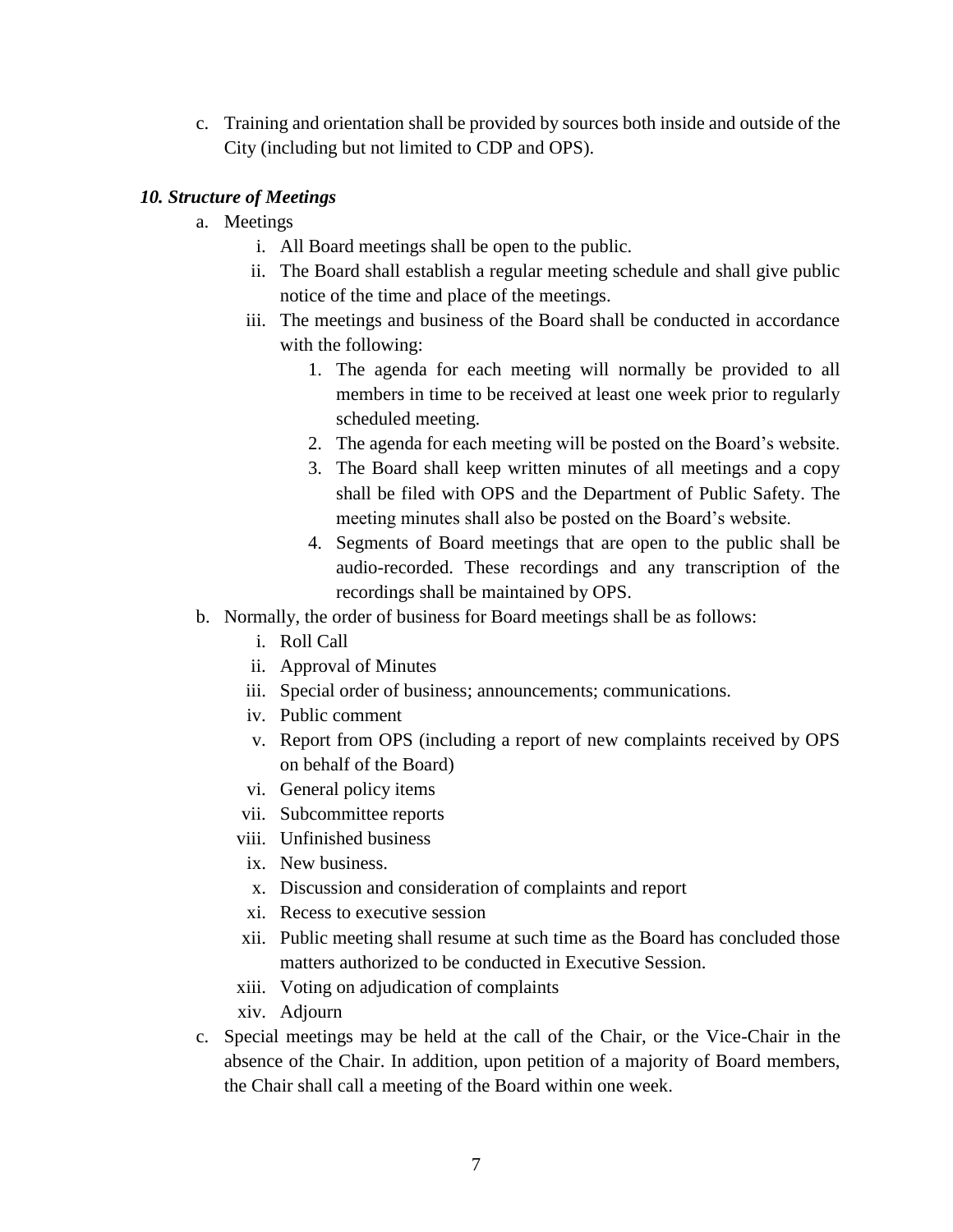- i. Board members will be given at least seventy-two hours' notice prior to any special meeting.
- ii. Notice of a special meeting shall be posted on the Board's website.
- iii. No business other than that specified in the special meeting agenda shall be considered.

## *11. Quorum and Voting*

- a. Two-thirds of members currently appointed to the Board shall constitute a quorum.
- b. The affirmative vote of the majority of members present shall be required to carry a motion, proposal, or recommendation, unless provided otherwise in this Manual.
- c. Subcommittees
	- i. The Board, as appropriate, may establish subcommittees.
	- ii. No more than five members of the Board shall serve on any one subcommittee.
	- iii. The Chair shall designate members and the Chair of each subcommittee.
	- iv. Subcommittees may include the following:
		- 1. Policy review
		- 2. Continuing education
		- 3. Recruitment and training
		- 4. Outreach
		- 5. Rules

# *12. Board Staff*

- a. The Board shall hire and/or appoint support personnel in accordance with the City's Civil Service laws and rules.
- b. The Board Chair shall recommend to the Board the filling of any staff position for approval by the Board; and shall supervise the administrative, clerical, investigative, and other personnel as necessary to discharge the functions of the Board. Board staff persons shall follow all laws, rules, and regulations relevant to City employees. The Board may delegate supervisory responsibilities to the OPS Administrator or the Director of Public Safety.
	- i. If the Board requires that new or additional investigative work be performed in any given matter, the Chair may coordinate the execution of such work with the OPS Administrator. Instructions regarding any additional investigative work to be performed at the Board's behest must be provided, in writing, to the OPS Administrator.
- c. OPS shall promulgate internal office procedures and prepare necessary standardized forms for the Board's receipt, review, and resolution of public complaints. The daily operations of the Board, including complaint review and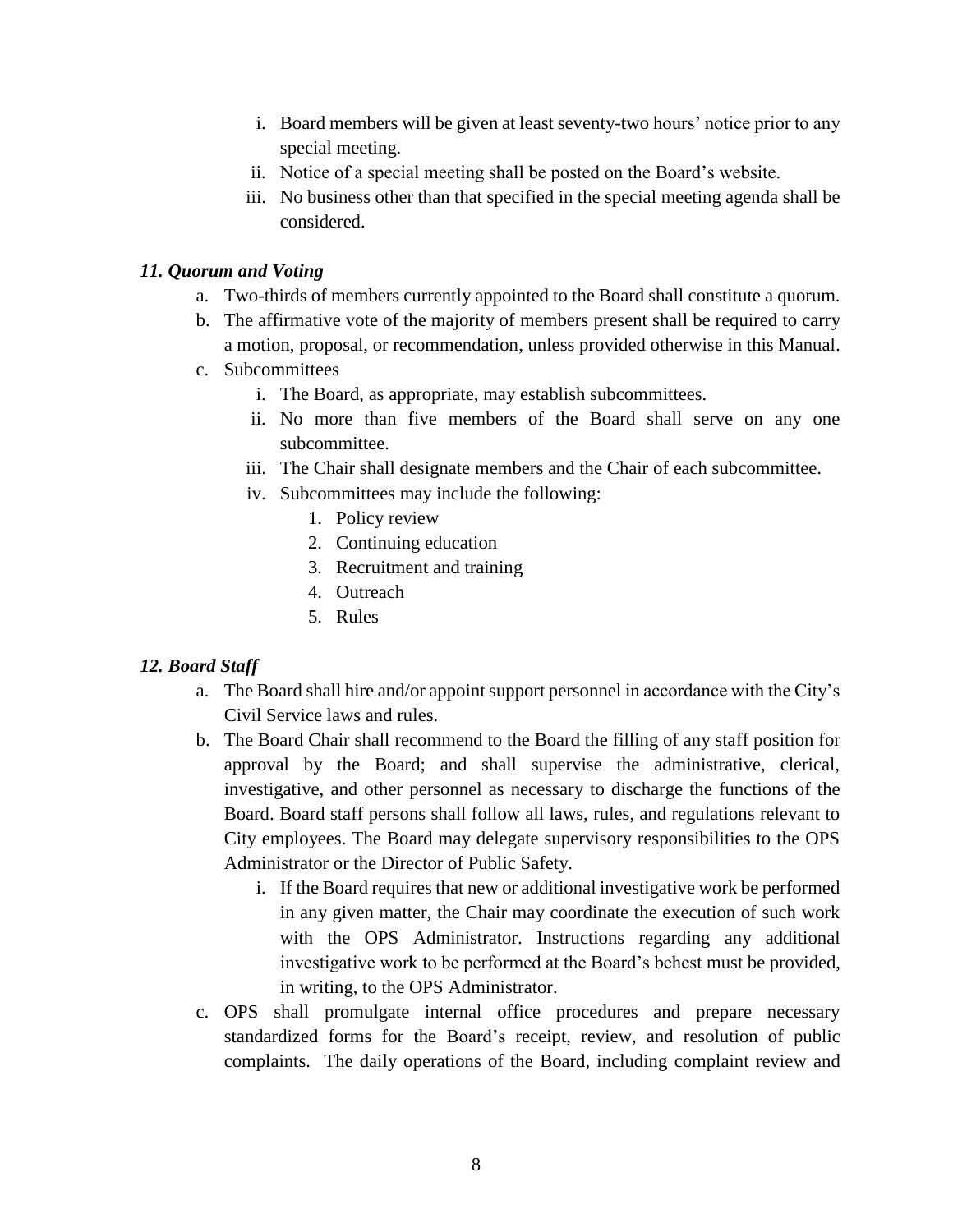resolution, shall be managed by the Board Chair, who shall oversee the regular functioning of the staff assigned to help carry out the duties of the Board.

## **E. Authority, Jurisdiction, Duties and Responsibilities**

## *1. Jurisdiction*

- a. The Board has the power to receive, cause investigation of, and recommend resolution of any and all complaints filed with it alleging misconduct by officers and non-sworn employees of the Cleveland Division of Police, regardless of their duty status, when such misconduct is directed toward any person who is not a CDP employee. On its own complaint, the Board may direct the OPS Administrator to conduct an investigation of any incident involving the use of deadly force by members of the police force and any incident resulting in the injury or death of persons in the custody of the police force.
- b. Under the Charter of the City of Cleveland, the CPRB has jurisdiction over the following types of complaints of misconduct that are made against personnel of the Cleveland Division of Police:
	- i. Harassment complaints, to include those alleging bias, discrimination, and profiling;
	- ii. Excessive Force complaints;
	- iii. Unprofessional Behavior/Conduct complaints;
	- iv. Improper Procedure complaints, including improper arrest, improper citations, and improper search;
	- v. Improper Stop;
	- vi. Improper Tow;
	- vii. Service complaints, including insufficient CDP employee service, and no CDP service;
	- viii. Property complaints, including missing property and damage to property; and
	- ix. Misconduct related to the receipt of a Uniform Traffic Ticket or Parking Infraction Notice if the Parking Infraction Notice was issued by personnel in the Division of Police.

#### *2. Filing Complaints*

- a. The Board shall notify OPS of the Board's receipt and acceptance of a complaint and direct OPS to commence an investigation.
- b. The Board authorizes OPS to receive complaints on its behalf and to begin investigation of those complaints upon receipt.
- c. On its own complaint, the Board may cause an investigation of incidents involving the use of deadly force by members of the police force and incidents resulting in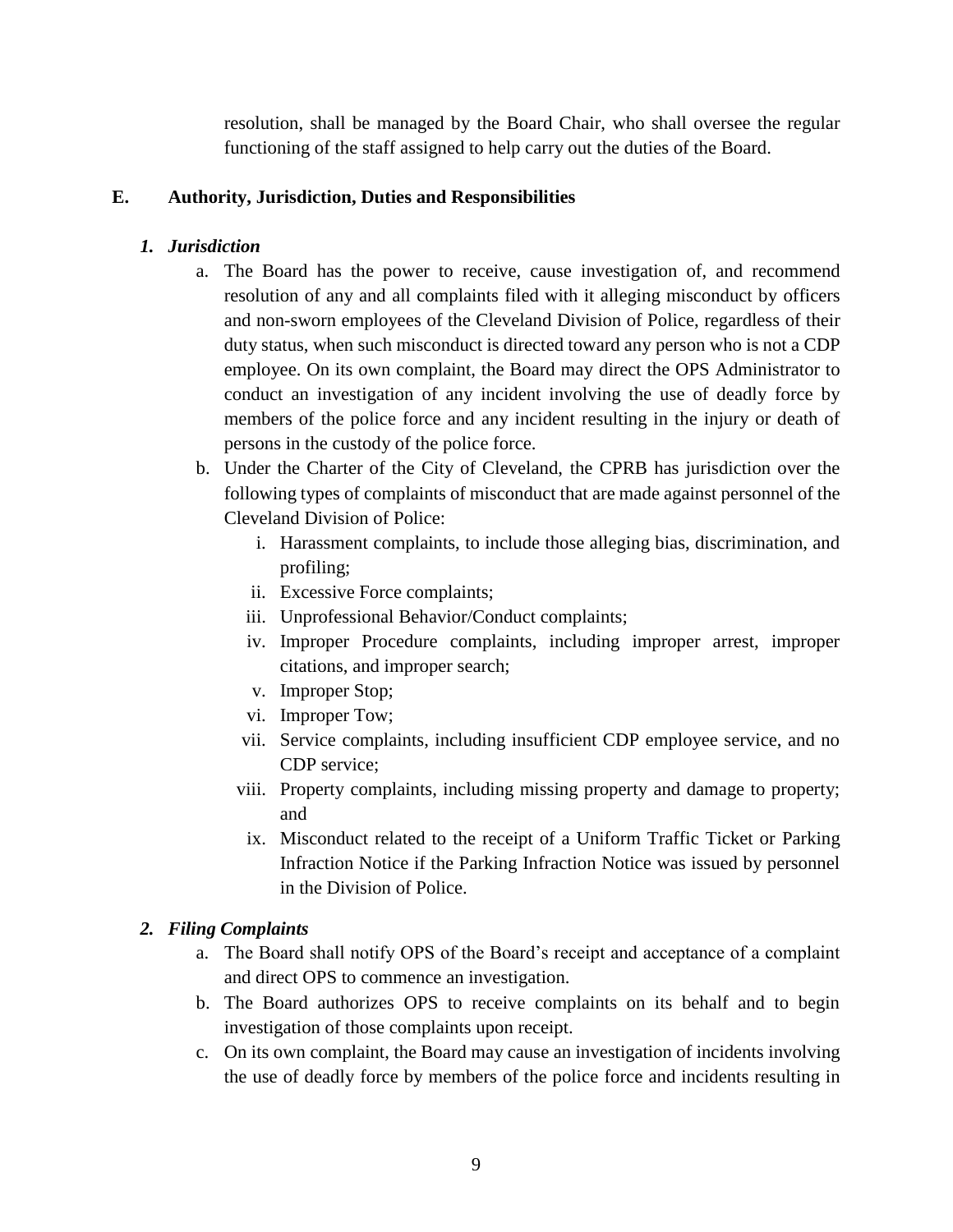the injury or death of persons in the custody of the police force. These investigations will be completed by OPS in accordance with its procedures.

## **F. Initial Procedures**

# *1. Transmittal of Cases*

- a. OPS shall provide access to the full investigative files of cases that will be considered, discussed, and/or adjudicated by the Board not fewer than 15 calendar days before the Board convenes to address the case.
	- i. OPS will ensure that all Board members have full access to all investigatory materials related to the case while also ensuring that OPS files will remain secure from inappropriate dissemination or disclosure. The Chair and the OPS Administrator will collaborate in the creation of a protocol which will ensure both appropriate board access and the ability to maintain the necessary security for OPS files. This protocol will be subject to review and comment by the Board and will require adoption by a majority vote of the Board.
- b. The Investigative File that OPS maintains and that must be made available for Board members will include, and always in this order, the following:
	- i. A cover letter indicating what documents are in the file.
	- ii. The complaint.
	- iii. The allegations (or "charges") that were (1) suggested by the face of the original complaint alone, and (2) any additional allegations or charges that surfaced during the course of the investigation of the complaint.
	- iv. OPS's recommendations and findings including relevant case law, statutes, and Cleveland Division of Police General Policies and Procedure Orders.
	- v. Reports, including but not limited to incident reports, duty reports, and field reports.
	- vi. Audio, visual, or transcripts of interviews of witnesses or parties to the incident
	- vii. OPS investigator's notes
	- viii. Body-worn camera or dash board video and physical evidence in the investigation.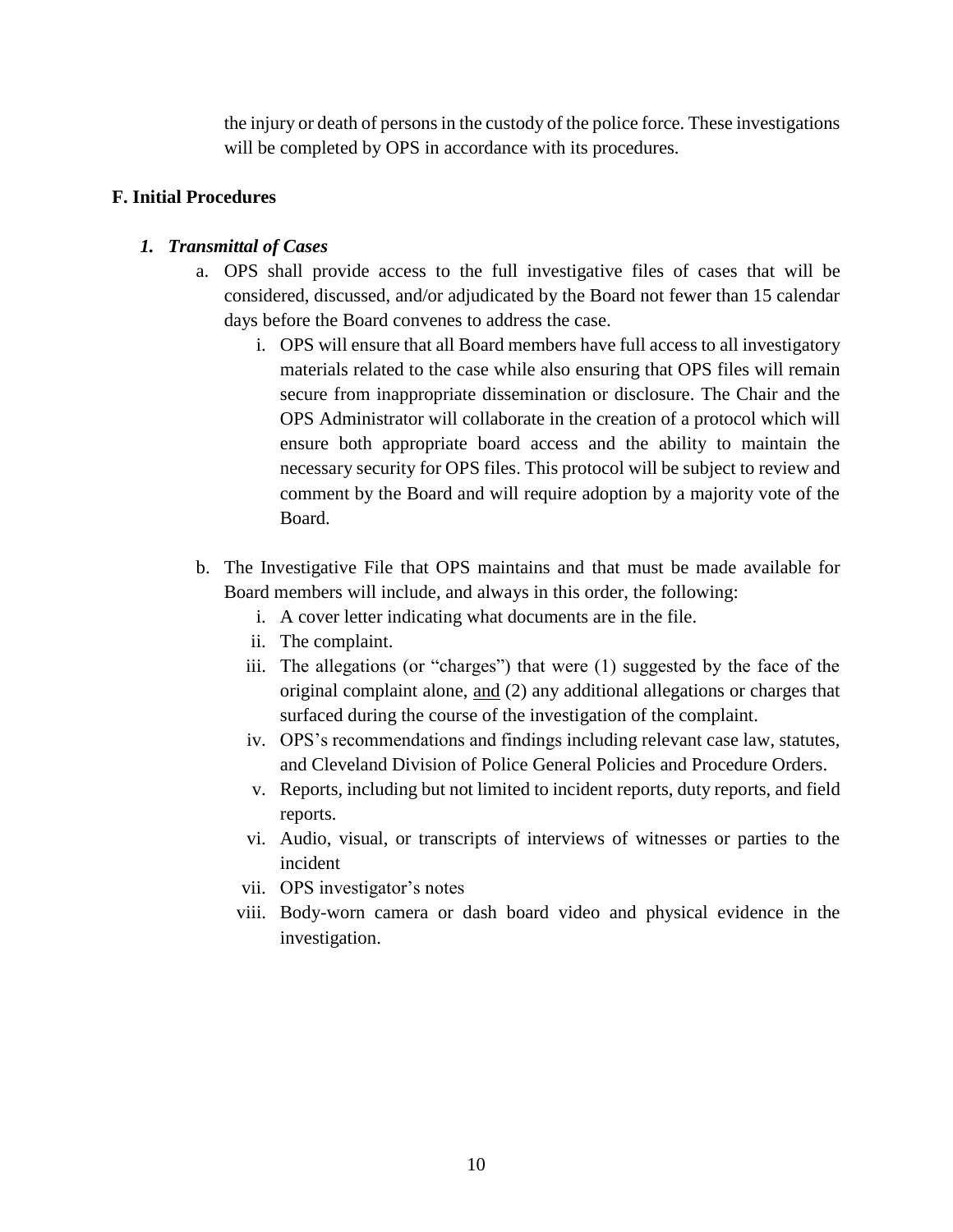# *2. Notice to Complainants*

- a. Upon receipt of the Investigative File, the Board shall notify the complainant and each subject CDP employee. The notice shall advise in writing that the complaint will be considered by the Board; and contain an explanation of the process to be utilized by the Board.
- b. The notice shall state the date, time and location of the scheduled public meeting.
- c. Five days before the public meeting, the Board shall send another notification to the complainant and the subject CDP employees.
- d. The Board shall use best efforts to contact the complainant and subject CDP employees, including:
	- i. Sending a letter via United States Postal Service to the last known address of the complainant.
	- ii. Providing written notice to the subject employees through the subject officer's command staff or the subject employee's supervisor.
	- iii. Electronic mail to the parties, when feasible.
- e. The Board shall make record of notices sent.

# **G. Review of Complaint, Investigation, and Investigatory Follow-Up**

# *1. Method of Investigation*

a. When reviewing a complaint, Board members may use any of the methods in this Section.

# *2. Obtaining Documents and Other Evidence*

- a. While reviewing the Investigative File, Board members may make written inquiries of the OPS Administrator to obtain additional information, documents, or other evidence. Such written inquiries will become part of the OPS Investigative file.
- b. Board members shall send any questions or requests to OPS as soon as possible but, in any event, at least 72 hours before the designated meeting date.
- c. Board members shall allow complainants or subject employees who are present to speak after the case is called by the board and the allegations have been presented to the Board by OPS.
- d. Board members may ask follow-up questions of any person who has addressed the Board.

# *3. Cooperation and Coordination*

a. In the discharge of its duties, the Board expects complete and prompt cooperation from all employees of the City or the CPD. The Chair may lodge a formal complaint with the hiring authority of any employee of the City who does not cooperate with the Board in the lawful execution of its duties.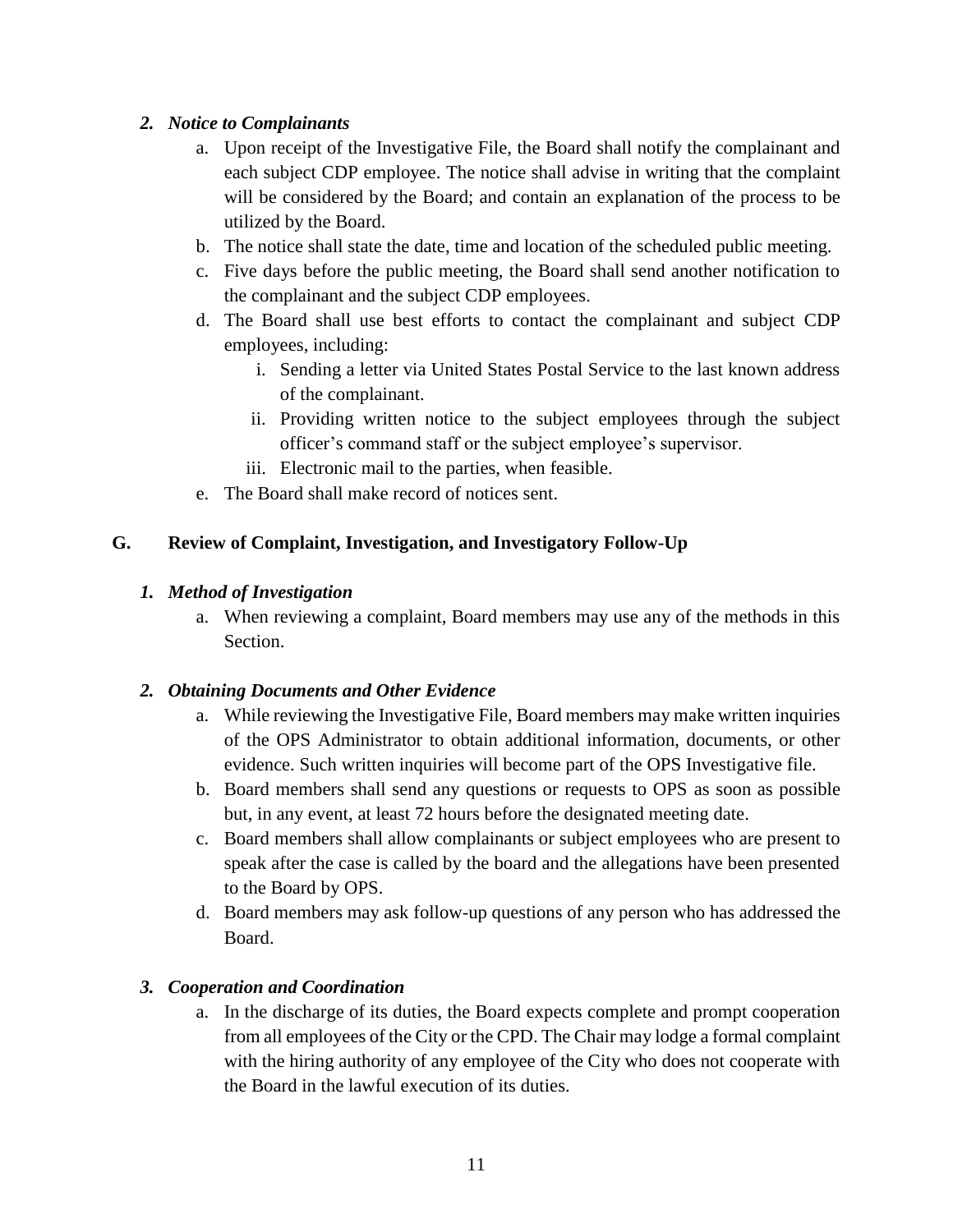#### *4. Subpoenas*

- a. Upon majority vote, and at the request of the OPS Administrator or his or her designee, the Board has the power to subpoena and require the attendance of witnesses, the production of documents, and/or the production of other papers pertinent to its adjudications; and shall have the power to administer oaths.
- b. Prior to issuing any subpoena the Board shall notify the Director of Public Safety and the Chief of Police.

# **H. Assignment & Pre-Meeting Review of Cases**

# *1. Assignment of Cases*

- a. All complaints that have been fully investigated by OPS and submitted to the Board ("cases") shall be assigned by the Chair for review by either a three-member panel ("Panel") or by the full Board.
- b. Cases that involve misconduct that can be classified as Demeanor, Rudeness, and Improper Tow, with no other type of alleged misconduct, shall be assigned for review by a Panel unless the Chair determines that there are circumstances warranting assignment to the full Board.
- c. OPS investigations classified as complex investigations shall be assigned to the full Board for review.

# *2. Composition of Three-Member Panels*

- a. Each Panel shall select its own Chair.
- b. Each Panel shall be composed of at least one Board member who was appointed by the Mayor and at least one Board member who was appointed by the City Council.
- c. Assignments to Panels shall be made by rotation among Board members, using any basis (including lottery) that evenly balances the workload among Board members throughout a rolling one-year (365-day) period.

# *3. Pre-Meeting Review of Cases*

- a. For cases assigned to a Panel, all three Panel members shall review the investigatory materials for each assigned case, and complete the "Pre-Meeting Review Checklist" (Attachment B).
	- i. This review shall be performed pursuant to Section  $(G)(2)$ , "Obtaining Documents and Other Evidence."
	- ii. All Panel members shall complete a Pre-Meeting Review Checklist.
	- iii. Panel members shall apply the "preponderance of the evidence" standard of proof, set forth in Section (I)(2), "Standard of Proof."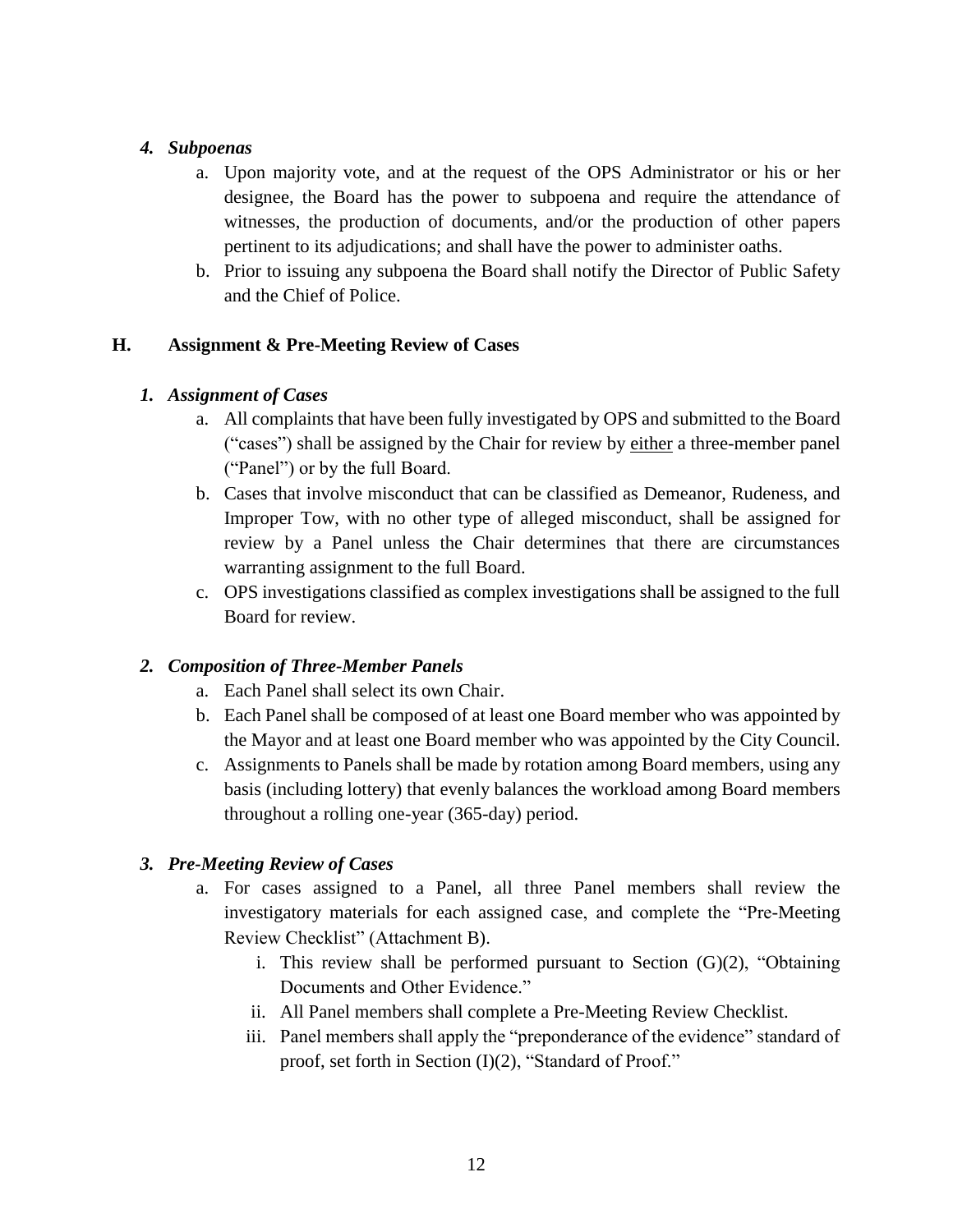- iv. All Panel members shall forward a copy of their completed Pre-Meeting Review Checklists to designated Board or OPS staff no later than 24 hours prior to the Board meeting at which the case will be heard. Panel members shall also bring their completed Checklists to the meeting.
- v. Designated Board or OPS staff shall compile a summary of Panel members' recommended dispositions, and transmit the summary to the Board Chair in advance of the meeting.
- vi. If a case is assigned to a Panel, Board members who are not on the Panel shall review the investigatory material to ensure familiarity with the case file, however only Panel members shall prepare a Pre-Meeting Review Checklist.
- b. For cases assigned to the full Board, all Board members shall complete the "Pre-Meeting Review Checklist" (Attachment B).
	- i. This review shall be performed pursuant to Section  $(G)(2)$ , "Obtaining Documents and Other Evidence."
	- ii. Board members shall apply the "preponderance of the evidence" standard of proof, set forth in Section (I)(2), "Standard of Proof."
	- iii. All Board members shall forward a copy of their completed Pre-Meeting Review Checklists to designated Board or OPS staff no later than 24 hours prior to the Board meeting at which the case will be heard.
	- iv. All Board members shall bring their completed "Pre-Meeting Review Checklist" to the Board meeting at which the case will be heard.

# **I. Hearing Procedures**

# *1. Purpose/Scope of Hearing*

- a. The Board shall hear each case during a regularly scheduled meeting at which a quorum of members is present.
- b. The purpose of this hearing is to review the case pursuant to the procedures set forth in this Manual, in order to reach a disposition and a recommendation on discipline for each allegation identified by OPS or by Board members during their review of the case.
- c. The Board shall give weight to the OPS Administrator's recommended disposition, and shall justify in writing any departure from it. However, the Board is not bound by the OPS Administrator's recommendation, and shall reach its own conclusions regarding the appropriate disposition.

# *2. Standard of Proof - Dispositions*

a. No finding with respect to an allegation of a case shall be sustained unless it is proven by a preponderance of the evidence. "Preponderance of the evidence" means the greater weight of evidence; for example, based on all of the evidence it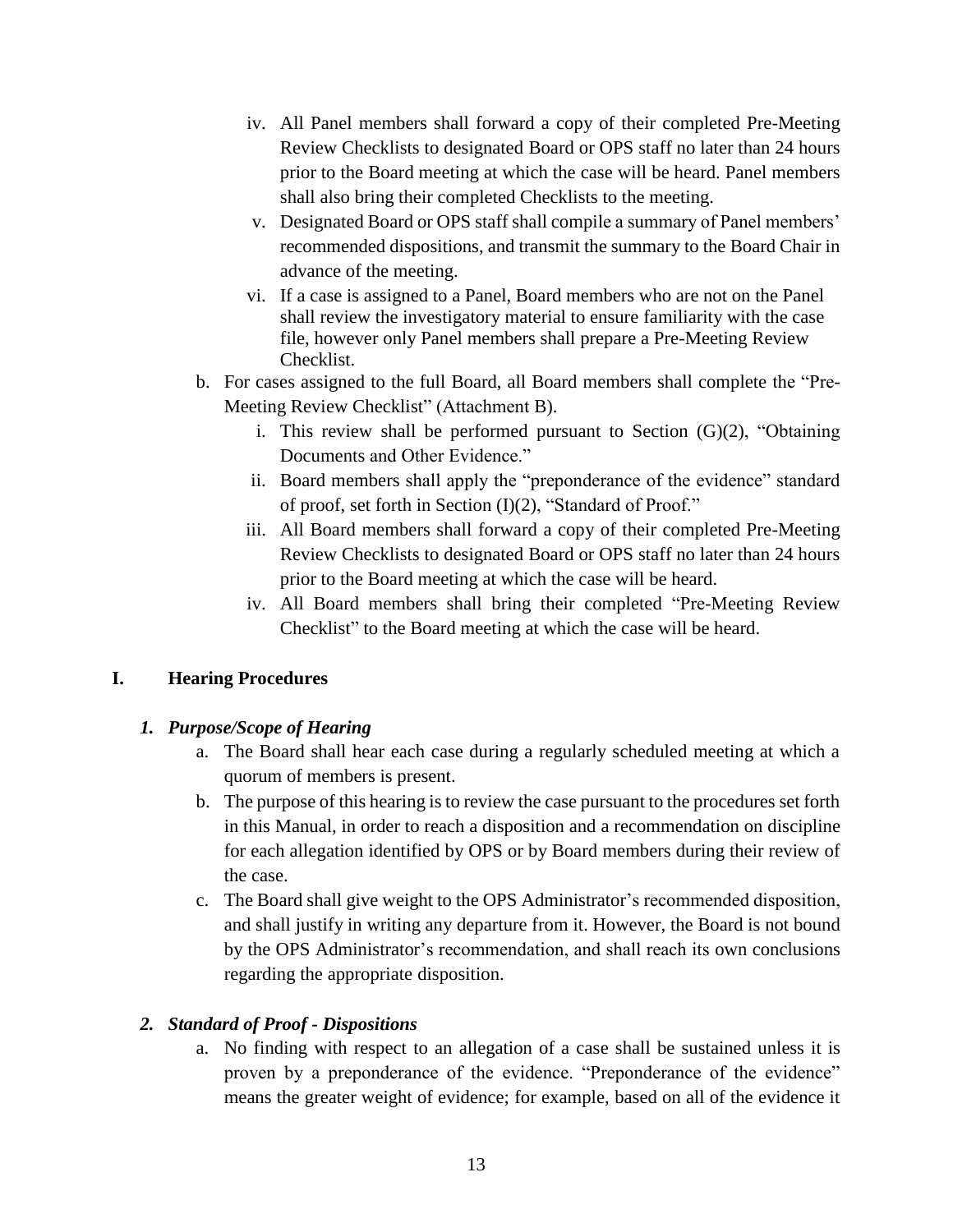is more likely than not that conduct inconsistent with CDP policy, procedure or training has occurred or has not occurred.

b. For purposes of applying the "preponderance of the evidence" standard of proof, officer performance must be evaluated against the policy, procedure, or training that was in effect on the day that, or during the relevant time period during which, the incident occurred.

# *3. Standard for Recommendation Regarding Discipline or Other Remedial Action*

- a. When considering a recommendation regarding discipline or other remedial action, the Board shall apply a standard of "just cause." In determining whether there is just cause for the recommended discipline or other remedial action, the Board shall consider all of the following:
	- i. Was CDP policy, procedure or training at issue documented and available to CDP officers or employees who were expected to follow it?
	- ii. Was OPS's investigation of the complaint complete, fair and objective?
	- iii. Was there sufficient evidence to establish by a preponderance of the evidence that the alleged conduct occurred and that it violated a CDP policy, procedure or training?
	- iv. Is the recommended discipline consistent with the CDP disciplinary GPO in place at the time the conduct occurred?

# *4. Presentation of Findings*

- a. The Presentation of Findings shall be open to the public.
- b. The Presentation of Findings shall consist of the following, which shall be addressed in the following order:
	- i. The OPS investigator who was assigned the case and completed the OPS investigator's summary shall provide a list of the allegations investigated by OPS, a summary of their investigation, and the OPS Administrator's findings and conclusions to the Board. This summary will not necessarily inventory all evidence and investigatory material but should, at minimum, outline the nature of the complaint, the nature of the allegations involved, and the material evidence and facts established by the investigation.
	- ii. Following the investigator's summary, Board members shall pose any questions they may have for OPS relating to the investigation or the findings and conclusions.

#### *5. Executive Session*

a. Following the presentation of the cases, the Board shall go into Executive Session. During discussions and deliberations that occur in Executive Session, no individuals or entities who are not either Board members, Board staff, or Board Legal Counsel may be present in the room unless invited by the CPRB. The CPRB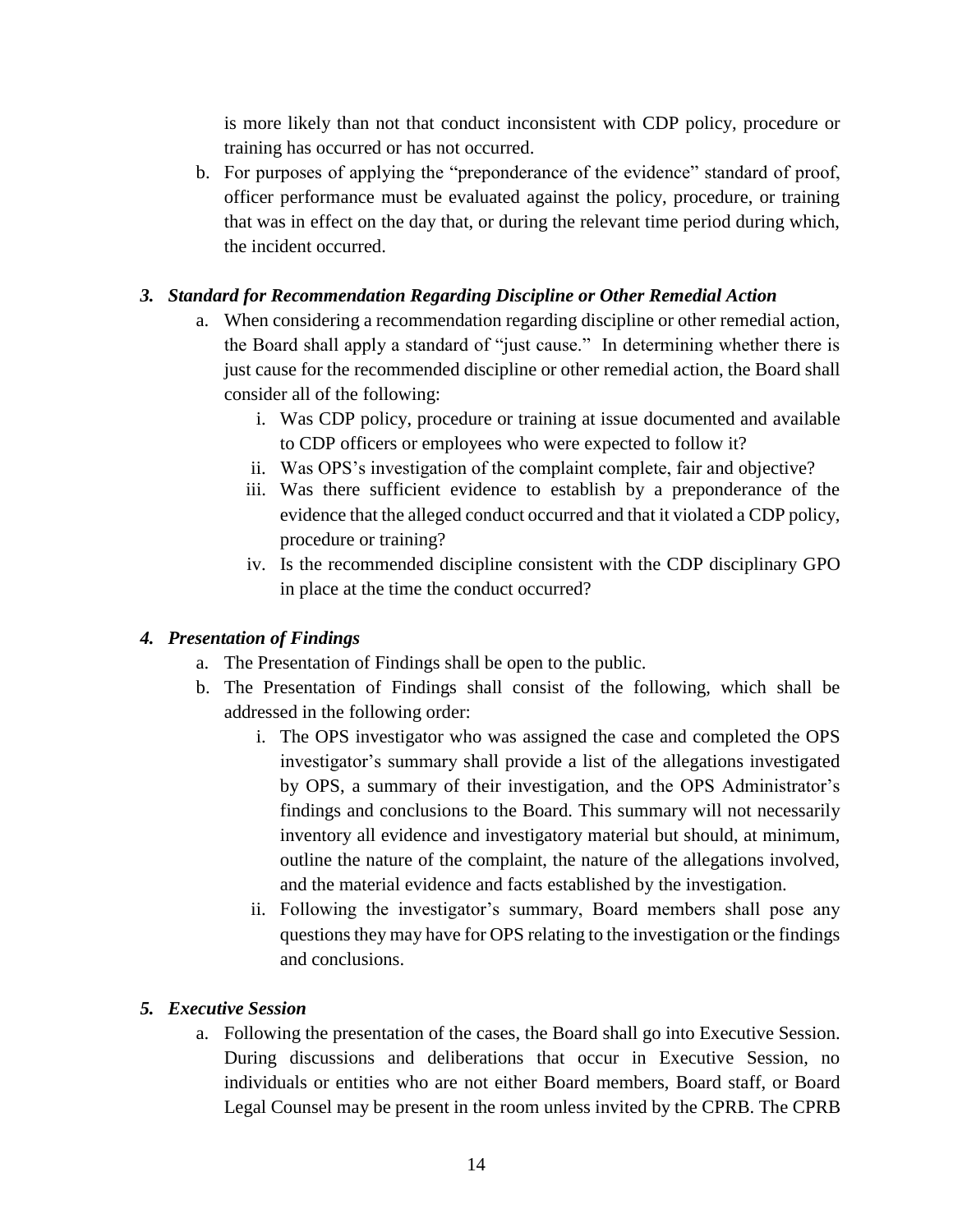may invite the OPS Administrator or his or her designee to remain during executive session deliberations on cases in order to provide advice and consult.

- b. Board members have both an opportunity and a duty to provide the OPS investigator with written questions about investigated cases prior to Board meetings and may also ask the investigator questions during the Presentation of Findings that occurs before the Executive Session. If questions or issues nonetheless arise for the first time during the Executive Session, the Board may, on motion by the Chair or another Board member, vote on tabling deliberation and/or adjudication of a case in order to pose the question(s) or issue(s) to OPS. The Board may return to public session to make additional inquiries of OPS and then return to conclude its deliberations immediately thereafter.
	- i. If deliberation or consideration of any case is tabled in order for the Board to follow up with an OPS investigator on a question or issue, the deliberation or consideration of that case will continue at the earliest opportunity, or in any event no later than at the start of the Board's next meeting, whether regularly-scheduled or otherwise.
- c. For cases that have been assigned to a three-member Panel, the Board Chair shall present the summary of the Panel's recommended dispositions.
	- i. If two or more Panel members have recommended the same disposition, the Board shall, upon motion, vote on whether to adopt it as the Board's disposition.
		- 1. If a majority of the Board approves the motion, the Panel's recommended disposition shall be adopted and shall be voted on pursuant to  $I(6)(d)$ , below.
		- 2. If a majority of the Board does not approve the motion, the entire board shall proceed to discuss the case pursuant to section I(5)(d), below.
	- ii. If two or more Panel members do not recommend the same disposition, the entire board shall proceed to discuss the case pursuant to section I(5)(d), below.
- d. For cases to be heard by the entire Board, the Chair shall begin the discussion of the case. The goal of this discussion is to allow each Board member to reach a conclusion, by a preponderance of evidence, regarding the appropriate case disposition.
- e. The Board's discussion shall address the following questions, in order, unless a majority votes to alter the order. The Board shall complete the Hearing Checklist (Attachment C) as it proceeds through each question:
	- i. Findings and evidence that tend to support OPS's recommendation;
	- ii. Findings and evidence that tend to not support OPS's recommendation;
	- iii. The relevant case law, statutes, and CDP policies, procedures and training;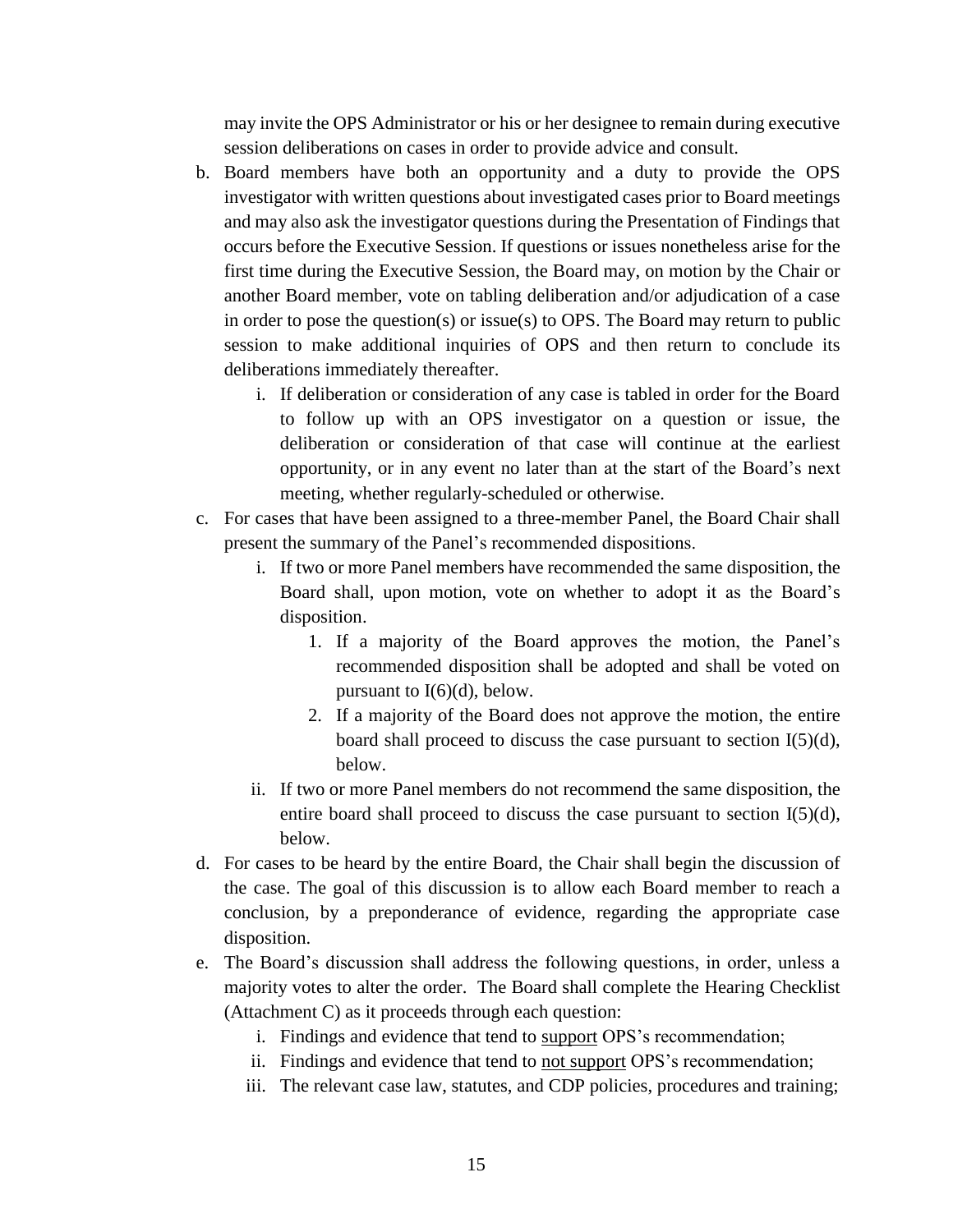- iv. Whether the OPS investigation tends to support the allegation by a preponderance of the evidence. The "preponderance of the evidence" means that, based on all of the evidence, it is more likely than not that a violation has occurred;
- v. Individual Board member recommendations.
- f. The Board's Secretary and/or Administrative Coordinator shall ensure completion of the Just Cause Checklist (Addendum D) and consideration of all issues presented in that checklist during the course of any executive session deliberations.
- g. The Board shall conclude the deliberation of each case only (1) upon completion of consideration of all issues presented in the Hearing checklist, and (2) upon motion by the Chair or another Board Member.
- h. Upon completion of deliberation of one case, the Board shall consider, in the manner outlined in 5(a)–(e) above, all other cases on the meeting's agenda.

#### *6. Adjudication of Cases*

- a. After consideration of all cases identified prior to the meeting on the meeting Agenda, the Board shall move into the voting process. The Board shall move from the Executive Session back into a regular, public session only (1) upon completion of consideration of all issues presented in the Hearing Checklist for all cases on the meeting's agenda, and (2) upon motion by the Chair or another Board Member.
- b. Categories of Dispositions
	- i. The Board shall vote on a recommendation of one of the following findings for each allegation:
		- *1.* Sustained: Preponderance of the evidence supports a finding that the alleged conduct occurred and the officer's actions were inconsistent with law or CDP policy, procedure, or training. A complaint may be "sustained in part" if the investigation revealed sufficient evidence to support a finding of a policy violation on one or more, but not all of the complainant's allegations. A complaint may also be "sustained for a violation not based on original complaint" if the investigation reveals evidence of misconduct that was not included in the complainant's original allegation but arose out of the incident that is the subject of the complaint.
		- *2.* Exonerated: Preponderance of the evidence supports a finding that the alleged conduct occurred but the officer's actions were consistent with law or CDP policy, procedure or training.
		- *3.* Unfounded: Preponderance of the evidence supports a finding that the alleged conduct did not occur.
		- *4.* Insufficient Evidence: Preponderance of the evidence fails to establish whether or not the conduct occurred.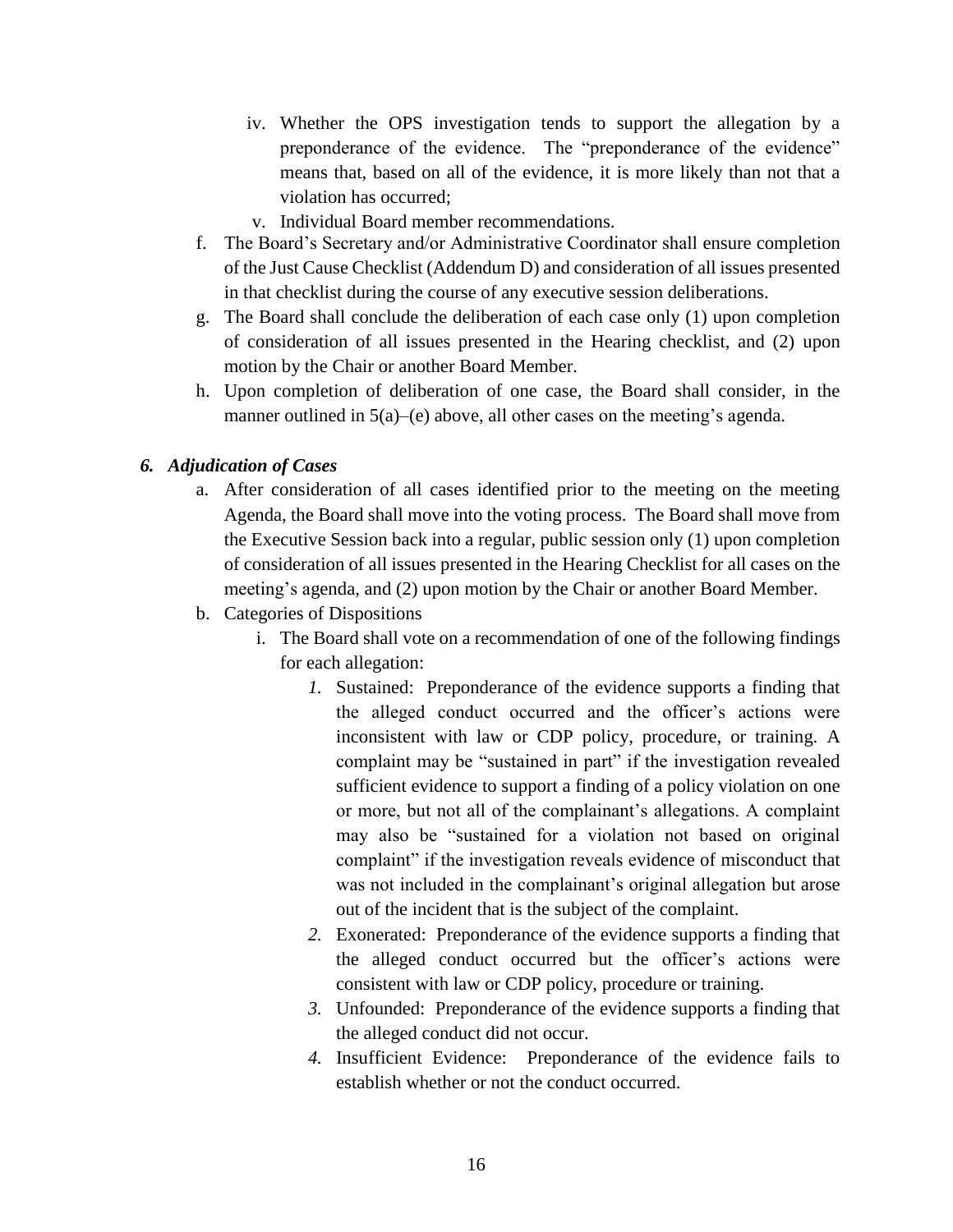- c. Standard for Disposition:
	- i. The Board shall apply the "preponderance of evidence" standard of proof, set forth in Section  $(I)(2)$ , to each and all of the allegations identified in the investigative file.
- d. Voting
	- i. Disposition votes shall be public.
	- ii. Decisions of the Board shall be made by majority vote.
	- iii. In the event of a tie vote, the CPRB will return to executive session to deliberate further. If a majority vote cannot be achieved, the Board will recess the case until its next meeting and deliberate anew.

# 7. *Recommendations Regarding Discipline or Other Remedial Action*

- a. Where the Board reaches an adjudication of "Sustained" on one or more allegations, the Board will return to Executive Session to deliberate on a recommendation regarding appropriate discipline or other remedial action.
- b. Potential discipline and other remedial actions include re-training, a letter of reinstruction, counseling from a supervisor, suspension, demotion, termination, or other action that may be appropriate to address the violation.
- c. To determine the recommended discipline action, the Board shall refer to the relevant Disciplinary GPO and/or other relevant General Police Orders addressing discipline, re-training, supervisory intervention, or other remedial action for misconduct or deficient performance. The Board shall make recommendations consistent with, and not materially deviating from, the Discipline GPO and/or other relevant General Police Orders.
- d. To ensure that there is just cause for each recommendation of discipline or other remedial action, the Board shall consider each factor listed on the "Just Cause Checklist" (Attachment D), and shall document this by completing the checklist.
- e. On an interim basis, the Board will recommend the disciplinary group of the disciplinary matrix to be used by the Chief of Police or the Director of Public Safety. In cases where an officer would be eligible for suspension without pay, the Board will not make a recommendation as to the specific number of days suspension to be served.
- f. The Board shall conclude the deliberation regarding discipline or other remedial action only (1) upon completion of consideration of all issues presented in the Just Cause Checklist, and (2) upon motion by the Chair or another Board Member.
- g. Upon completion of deliberation of one case, the Board shall consider, in the manner outlined in 7(a)–(f) above, all other cases on the meeting's agenda.
- h. Once the Board has arrived at a recommendation regarding discipline or other remedial action, it shall return to public session to vote on a recommendation.
- i. Voting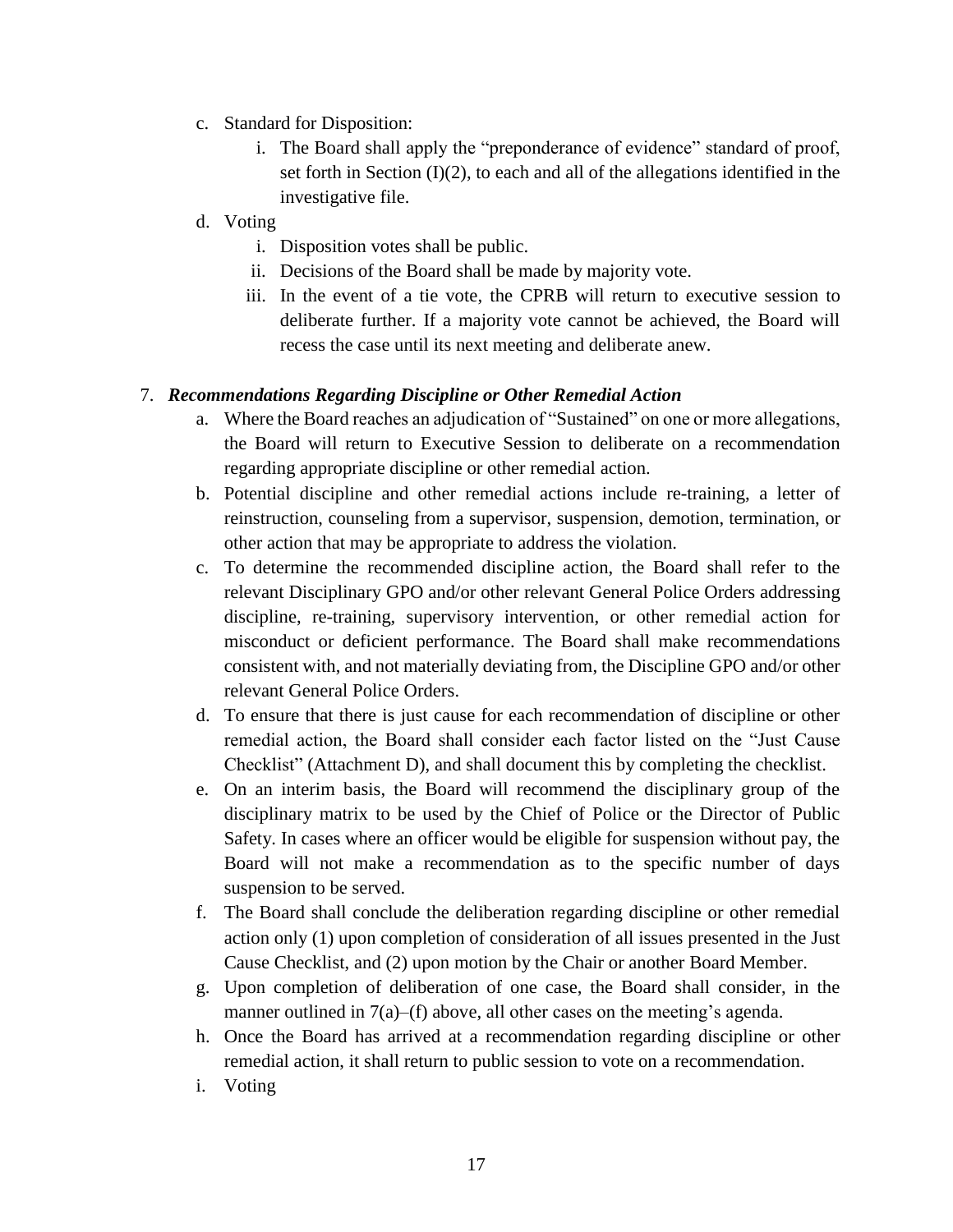- i. Disposition votes regarding discipline shall be public.
- ii. Decisions of the Board regarding recommendations on discipline or other remedial action shall be made by majority vote. In the event a majority of the Board cannot agree on a particular level of discipline, the Board Secretary will prepare an explanation of the votes cast by each Board member for the Board's final summary.

#### 8. *Recommendation Regarding Training/Policy Changes*

- a. In addition to recommending discipline or other remedial action for CDP officers and employees, the Board shall also consider whether a complaint suggests that CDP should revise its policies, strategies, tactics, or training.
- b. If so, its Final Summary shall so indicate.

#### *9. Recommendation Regarding Commendations*

- a. During review and consideration of investigations, Board members may identify officer or employee performance that is commendable, superior, noteworthy, or otherwise deserving of special and positive recognition. In such circumstances, a Board member may move that the Board issue a commendation.
- b. If a majority of the Board votes to approve the motion, the Board's Chair will provide a written commendation of the identified officer or employee's performance to the Chief of Police and Director of Public Safety.

#### *10. Final Summary*

- a. The Board shall prepare a Final Summary with respect to each case or matter under consideration.
- b. The Final Summary shall include the Board's disposition and, where applicable, recommended discipline or other remedial action, and a brief outline of the evidence that the Board concluded tended to support the disposition and/or recommendation. If the Board's recommended disposition departs from OPS's recommended disposition, the Final Summary shall also include a written justification for the departure. The Summary may also include a recommendation that the incident suggests that CDP should revise its policies, strategies, tactics, or training.
- c. The Board shall follow the Final Summary Checklist (Attachment E).

#### **J. Special Procedures for Administrative Dismissal**

#### *1. Assignment of Cases*

a. On an interim basis, cases in which OPS has initiated a disposition of "Administrative Dismissal" shall be reviewed by the Board upon a timely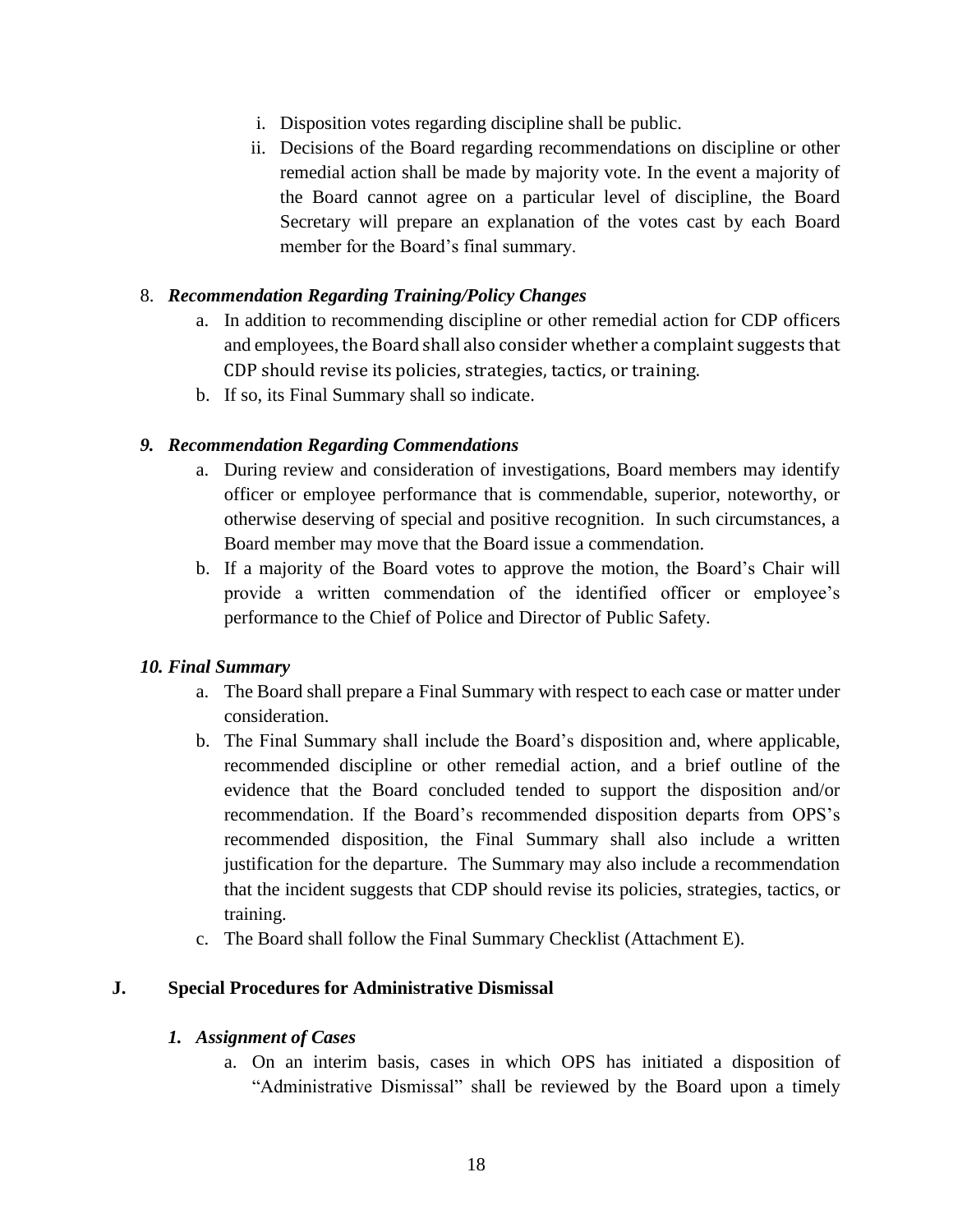request for review ("appeal") by a complainant. In order to facilitate this process, OPS shall include in every disposition letter where a complaint has been administratively dismissed, notice to the complainant of their right to request a review by the Board within 15 days of the date of receipt of the OPS notice.

- b. For each appeal, a three-member panel shall be chosen by the Chair in accord with Section H.2. of this Manual. Each panel member shall review the Administrative Dismissal Form prepared by OPS (Attachment F), to determine whether the undisputed facts support the ground(s) for administrative dismissal.
- c. If the Panel members unanimously determine that the undisputed facts support the ground(s) for administrative dismissal, the Panel Chair shall check the box on the Administrative Dismissal Form stating that they concur with OPS's recommendation, sign and date the form, and return it to OPS. OPS will then notify the complainant of the completion of the Board's review.
- d. If any Panel member determines that the undisputed facts do not support the grounds for administrative dismissal, or that the case requires further investigation, the appeal will be referred to the entire Board for a hearing and decision at its next meeting. If the Board, by a majority vote, determines that the undisputed facts do not support the grounds for administrative dismissal, or that the case requires further investigation, the case will be returned to OPS for investigation.
- e. During the pendency of the Consent Decree between the United States and City of Cleveland addressing the performance of the Cleveland Division of Police, ongoing reviews and audits of the Administrative Dismissal process will be conducted by the Monitoring Team to ensure compliance with OPS policies and the Consent Decree.

#### *2. Eligibility for Administrative Dismissal*

- i. Only the following types of complaints may be Administratively Dismissed:
	- a. Complaints disputing traffic citations, except that allegations of misconduct contained in such complaints (e.g., racial profiling, illegal search, excessive force) will be classified and investigated according to their merits;
	- b. Complaints alleging a delay in police services where the preliminary investigation demonstrates that the delay was due to workload, or was otherwise unavoidable;
	- c. Complaints regarding off-duty conduct, unless the employee is working secondary employment, or the alleged conduct, or its effects, are inconsistent with law or CDP policy, procedure, or training or have a substantial nexus to the officer's City employment; and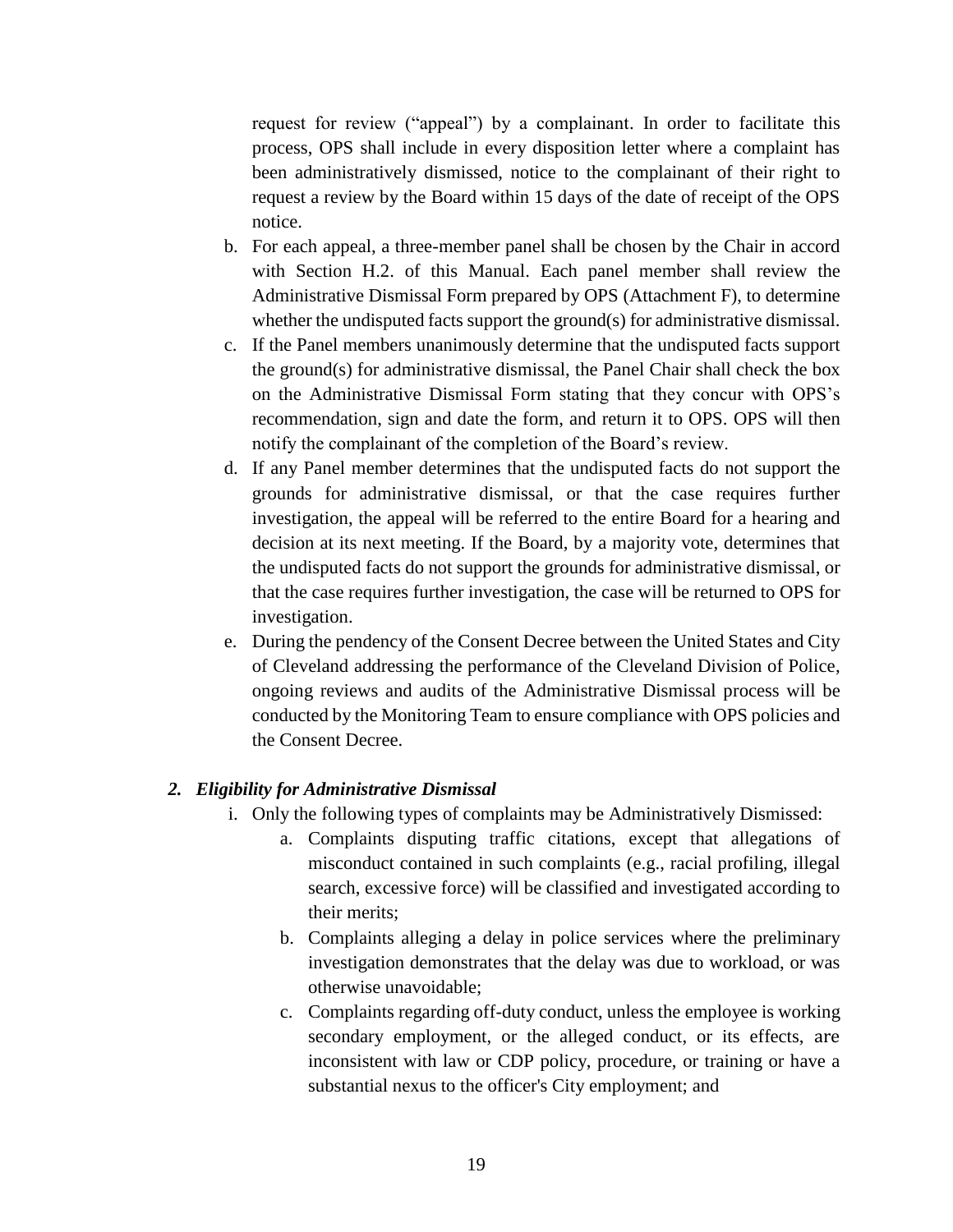- d. Complaints in which the preliminary investigation demonstrates that the officer was not an employee of CDP at the time the conduct occurred, or where the identity of the employee cannot be determined despite the best efforts of OPS.
- ii. Complaints that allege other types of conduct cannot be disposed of via the Administrative Dismissal process.

# **K. Post-Hearing Procedures**

#### **1.** *Notice to Complainant and Subject CDP Employee*

- a. Upon completion of every hearing, the Board shall cause OPS to notify the complainant and each subject CDP employee. The notice shall contain written notice that the complaint was considered by the Board and the date of that hearing; and an explanation of the process utilized by the Board.
- b. The notice shall include:
	- i. The date, time and location of the hearing.
	- ii. The nature of the Board's conclusions and recommendations
	- iii. An explanation of the evidence that both tended to support and tended not to support the conclusion.
	- iv. Information on whether there will be further proceedings related to the complaint, such as referral of the matter to the Chief of Police or Safety Director for a hearing and possible imposition of discipline
- c. OPS shall use best efforts to contact the complainant and subject employees, including:
	- i. Sending a letter via United States Postal Service to the last known address of the complainant;
	- ii. Providing written notice to the subject employees through the subject officers' command staff or the subject employee's supervisor; and
	- iii. Electronic mail to the parties, when feasible.
- d. OPS shall make record of notices sent and keep the Board advised of its actions in that regard.

#### *2. Forwarding of Recommendation to Chief of Police*

- a. Upon completion of a hearing, the CPRB shall deliver its Final Summary prepared for each complaint adjudicated as "Sustained" to the Chief of Police and/or the Director of Public Safety, as appropriate, within fourteen calendar days.
- b. The Chief or Director of Public Safety shall hold a due process hearing, as required by law, at which involved officers may present testimony or other evidence.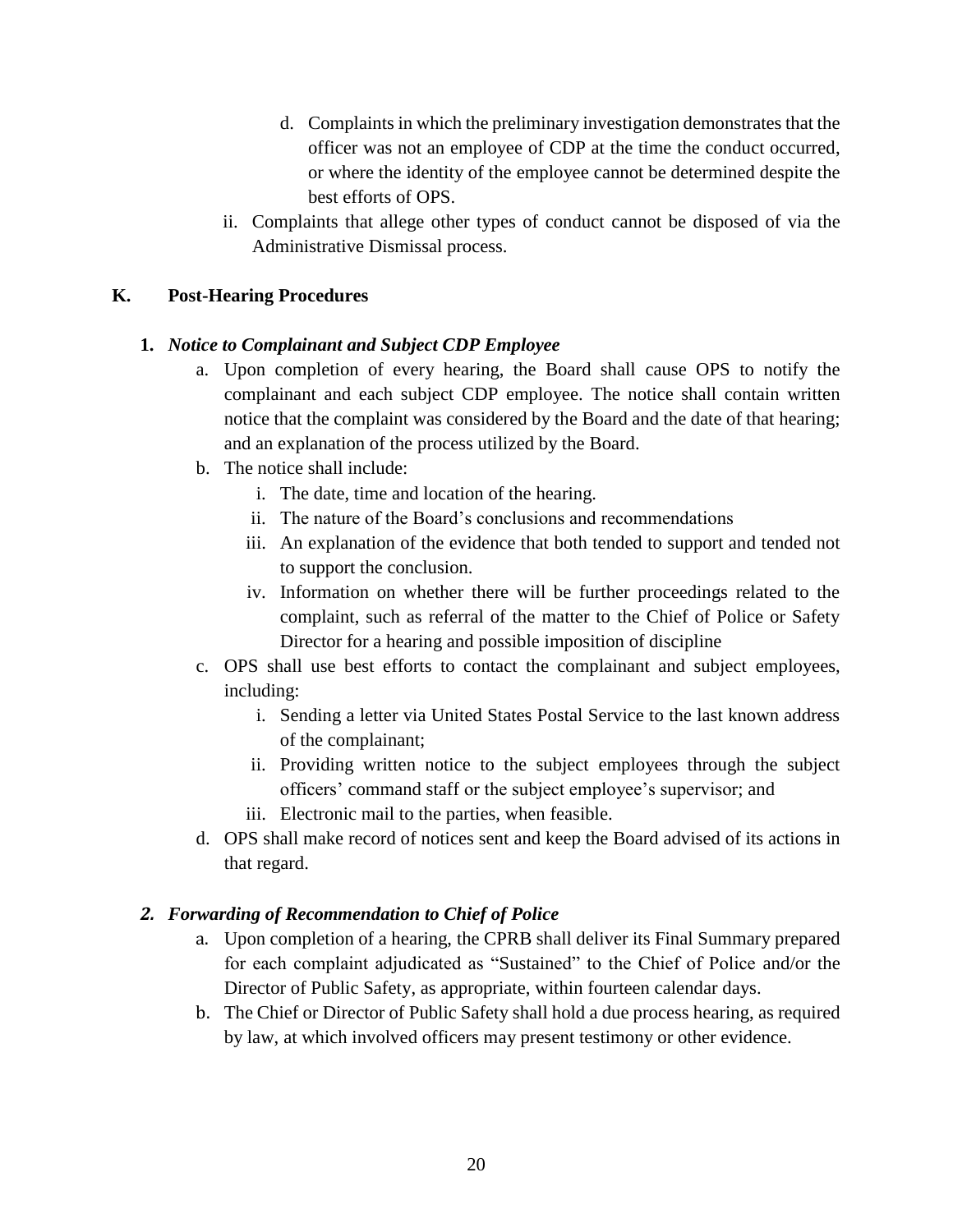#### **L. Action Following Hearing by the Chief/Safety Director**

#### *1. Notice to the CPRB of Hearing Outcome*

- a. Within 10 days of the conclusion of a hearing, the Chief or Director of Public Safety will notify the Board of the outcome, including the disposition of the charges and any discipline imposed.
- b. If the disposition or discipline departs from the Board's recommendation, the Chief or Director of Public Safety will provide a written explanation for this departure.

#### *2. Overriding Departure by the Chief of Police*

- a. In cases involving Board recommended discipline of a suspension of 10 working days or less, where the Chief of Police departs from the Board's disposition or recommendation regarding discipline or other outcome, the Board will consider whether to override the departure pursuant to the City Charter (sections 115-1 through 115-4).
- b. The Chair of the Board will present the Chief's decision at the first CPRB meeting following receipt of the written explanation for the departure. If any member of the Board believes that, notwithstanding the Chief's determination, a preponderance of the evidence establishes misconduct, and that there is just cause for the Board's original recommendation regarding discipline or other remedial consequence, including suspension, demotion or termination, then the Board member shall move the Chair for reconsideration of the matter by the full Board.
- d. The Board shall consider and discuss the motion for reconsideration in Executive Session. The Board shall conclude the deliberation of the motion for reconsideration upon motion by the Chair or another Board Member.
- e. A case shall be reconsidered, and the discipline determination reviewed, if and only if a majority of the Board's permanent members votes to re-consider the case.
- f. At the reconsideration of the case before the Board, the procedures, processes, and standards for governing the Board's initial review of the case govern, with the exception that Board members must consider (i) whether the evidence and explanation for departure tends to support or tends to not support the Chief of Police's determination, and (ii) whether there is still just cause to make a finding and/or impose discipline in light of the explanation for the departure. CPRB members must closely review and consider the disciplinary letter and other materials provided to it by the Chief, to include the content of any evidence presented at the Chief's Hearing with the subject employee.
- g. For the Board to impose its original finding on any allegation where the Chief has determined not to do so, a majority of the Board's permanent members must vote that a preponderance of evidence supports the original recommendation.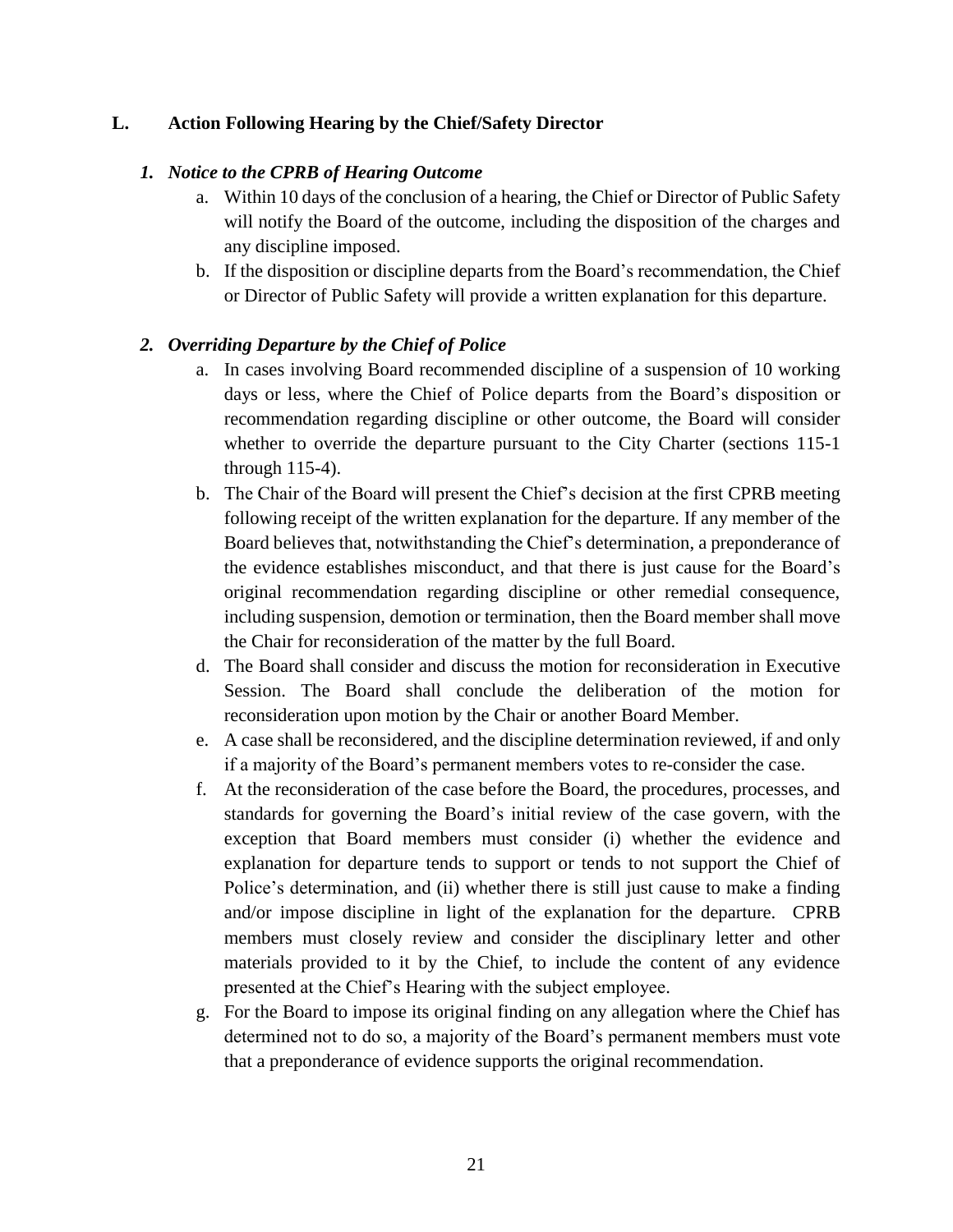- h. For the Board to impose its original recommendation of discipline or other remedial action where the Chief has determined not to do so or where the Chief has determined to impose a different term of suspension, two-thirds of the Board's permanent members must vote that there is just cause to impose its original recommendation regarding suspension and/or the term of suspension.
- i. If the Board votes to impose its original adjudication and/or recommendation regarding discipline or other remedial action, the Board shall prepare an Amended Final Summary explaining its rationale. The Board's Administrative Coordinator will send the Amended Final Summary to the Director of Public Safety with a copy to the Chief. The Amended Final Summary will constitute a formal certification in writing of the Board's determination, to the Chief of Police and the Director of Public Safety.
- j. The Director of Public Safety is the ultimate adjudicator of discipline for CDP. If the Director does not accept the decision of the CPRB, s/he will provide a written explanation for this decision to the Chair.

#### *3. Notice to Complainant and Subject CDP Employee*

- i. Within ten days of receiving notice that the Chief or Director of Public Safety has determined to impose the Board's adjudication and recommended discipline, the CPRB shall cause OPS to notify the complainant and the subject CDP employee(s).
- ii. When the Chief or the Director of Public Safety has determined to depart from the Board's adjudication and/or recommended discipline, and the Board does not reconsider this determination, the Board shall cause OPS to notify the complainant and the subject CDP employee(s) no later than ten days following its next regular meeting. This notice shall include the Board's reasoning for not reconsidering the Chief's determination.
- iii. When the Chief has determined to depart from the Board's adjudication and/or recommended discipline, and the Board reconsiders this determination, the Board shall cause OPS to notify the complainant and the subject employee(s) of the outcome within ten days following the meeting at which reconsideration took place.
- iv. In all cases adjudicated by the Board, the Board will direct OPS to provide a timely written explanation to the complainant and the subject employee(s) outlining the reasoning behind the Board's decision to issue findings of "insufficient evidence," "unfounded" or "exonerated."